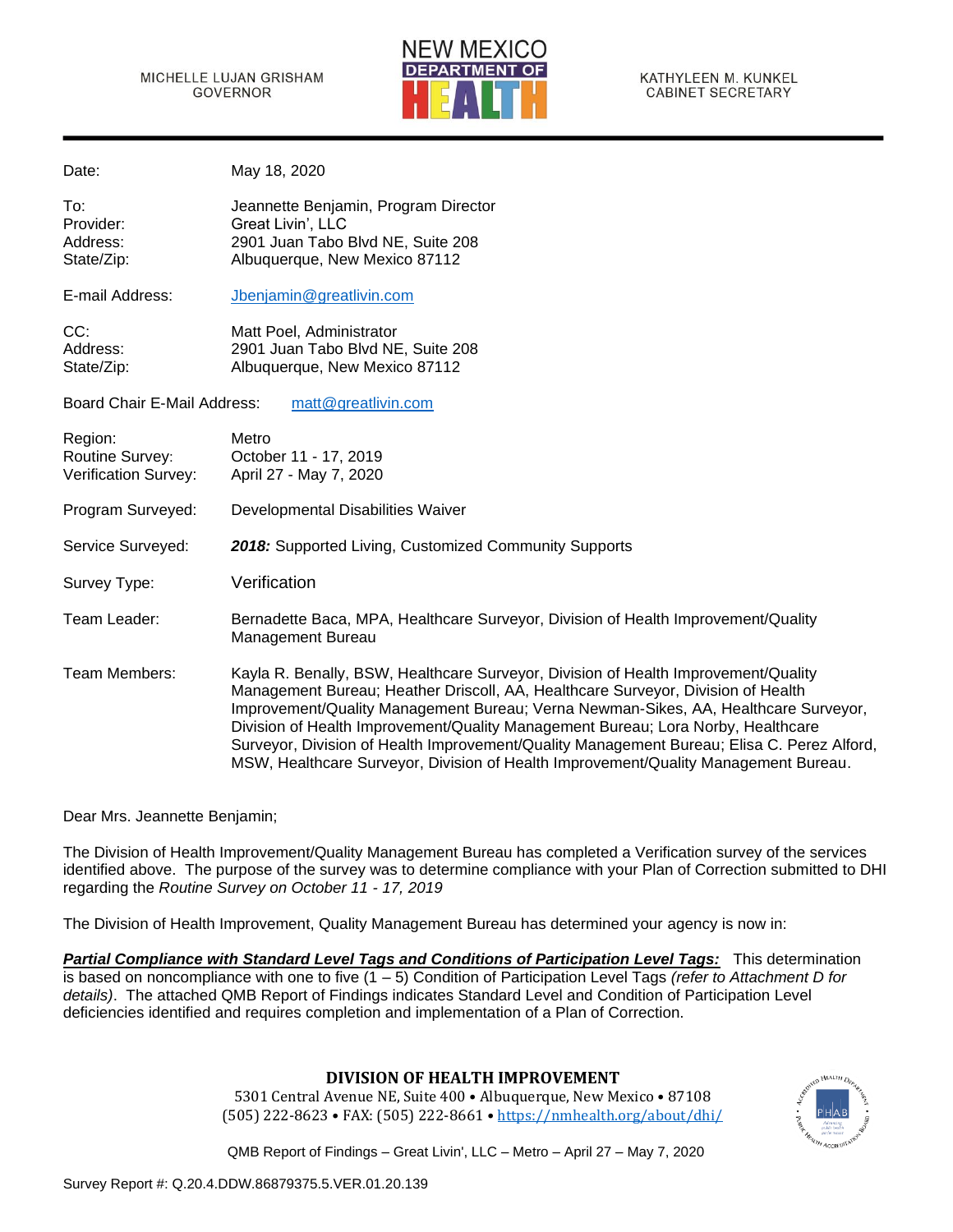The following tags are identified as Condition of Participation Level:

- Tag # 1A09 Medication Delivery Routine Medication Administration **(New / Repeat Findings)**
- Tag # 1A09.1 Medication Delivery PRN Medication Administration **(New Findings)**

The following tags are identified as Standard Level:

- Tag # 1A32.1 Administrative Case File: Individual Service Plan Implementation (Not Completed at Frequency) **(New Findings)**
- Tag # 1A38.1 Living Care Arrangement / Community Inclusion Reporting Requirements (Reporting Components) **(New Findings)**
- Tag # 1A26 Consolidated On-line Registry / Employee Abuse Registry **(New / Repeat Findings)**

However, due to the new/repeat deficiencies your agency may be referred to the Internal Review Committee (IRC). Your agency will also be required to contact your DDSD Regional Office for technical assistance and follow up and complete the Plan of Correction document attached at the end of this report. Please respond to the Plan of Correction Coordinator within 10 business days of receipt of this letter.

#### **Plan of Correction:**

The attached Report of Findings identifies the new/repeat Standard Level deficiencies found during your agency's verification compliance review. You are required to complete and implement a Plan of Correction. Your agency has a total of 10 business days from the receipt of this letter. The Plan of Correction must include the following:

- 1. Evidence your agency has contacted your DDSD Regional Office for technical assistance;
- 2. A Plan of Correction detailing Quality Assurance/Quality Improvement processes to prevent your agency from receiving deficiencies in the future. Please use the format provided at the end of this report;
- 3. Documentation verifying that newly cited deficiencies have been corrected.

#### **Submission of your Plan of Correction:**

Please submit your agency's Plan of Correction and documentation verifying correction of survey deficiencies within 10 business days of receipt of this letter to the parties below:

**1. Quality Management Bureau, Attention: Plan of Correction Coordinator 5301 Central Ave. NE Suite 400, New Mexico 87108** [MonicaE.Valdez@state.nm.us](mailto:MonicaE.Valdez@state.nm.us)

# **2. Developmental Disabilities Supports Division Regional Office for region of service surveyed**

Failure to submit your POC within the allotted 10 business days may result in the imposition of a \$200 per day Civil Monetary Penalty until it is received, completed and/or implemented.

Please contact the Plan of Correction Coordinator, Monica Valdez at 505-273-1930 or email at: [MonicaE.Valdez@state.nm.us](mailto:MonicaE.Valdez@state.nm.us) if you have questions about the Report of Findings or Plan of Correction. Thank you for your cooperation and for the work you perform.

Sincerely,

Bernadette D. Baca. MPA

Bernadette D. Baca, MPA Team Lead/Healthcare Surveyor Division of Health Improvement Quality Management Bureau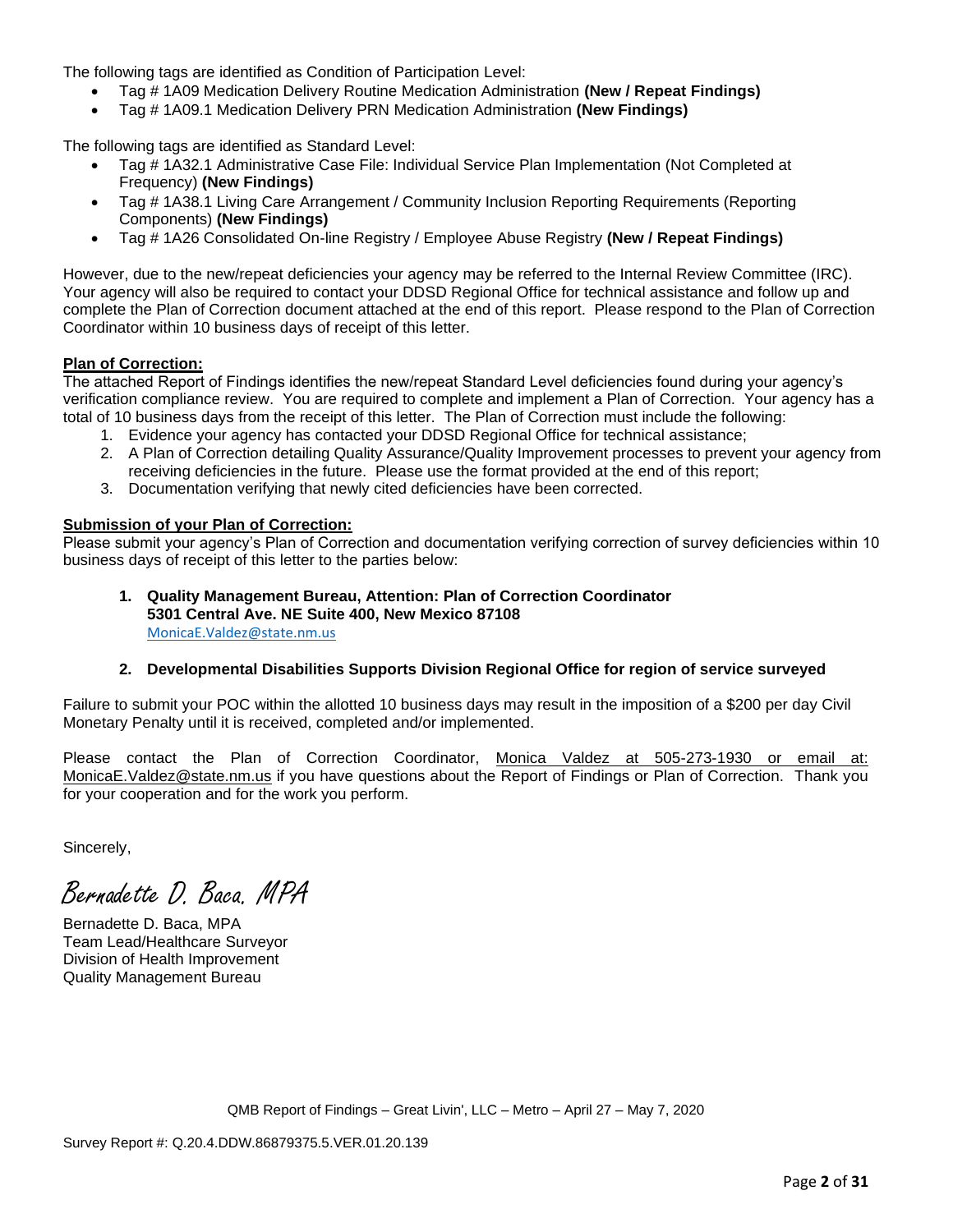#### **Survey Process Employed:**

Administrative Review Start Date: April 27, 2020

Contact: **Great Livin', LLC** Jeannette Benjamin, Program Director

> **DOH/DHI/QMB** Bernadette D. Baca, MPA, Team Lead/Healthcare Surveyor

Entrance Conference Date: April 27, 2020

Present: **Great Livin', LLC** Jeannette Benjamin, Program Director

> **DOH/DHI/QMB** Bernadette D. Baca, MPA, Team Lead/Healthcare Surveyor

Exit Conference Date: May 7, 2020

# Present: **Great Livin', LLC**

Matt Poel, Administrator Jeannette Benjamin, Program Director Victoria Bazan, Office Administrator

# **DOH/DHI/QMB**

Bernadette D. Baca, MPA, Team Lead/Healthcare Surveyor Kayla R Benally, BSW, Healthcare Surveyor Heather Driscoll, AA, Healthcare Surveyor Verna Newman-Sikes, AA, Healthcare Surveyor Elisa Perez Alford, MSW, Healthcare Surveyor Wolf Krusemark, BFA, Healthcare Surveyor Supervisor

**DDSD - Metro Regional Office** 

Tony Fragua, Social Community Service Coordinator

| <b>Administrative Locations Visited:</b> |  |
|------------------------------------------|--|
|                                          |  |

| <b>Total Sample Size:</b> |  |
|---------------------------|--|
|                           |  |

**Persons Served Records Reviewed 5** Direct Support Personnel Interviewed during Routine Survey 2

Direct Support Personnel Records Reviewed 48 Service Coordinator Records Reviewed 1

Nurse Interview completed during Routine Survey 1

0 – Jackson Class Members

5 - Non-*Jackson* Class Members

5 - Supported Living

4 - Customized Community Supports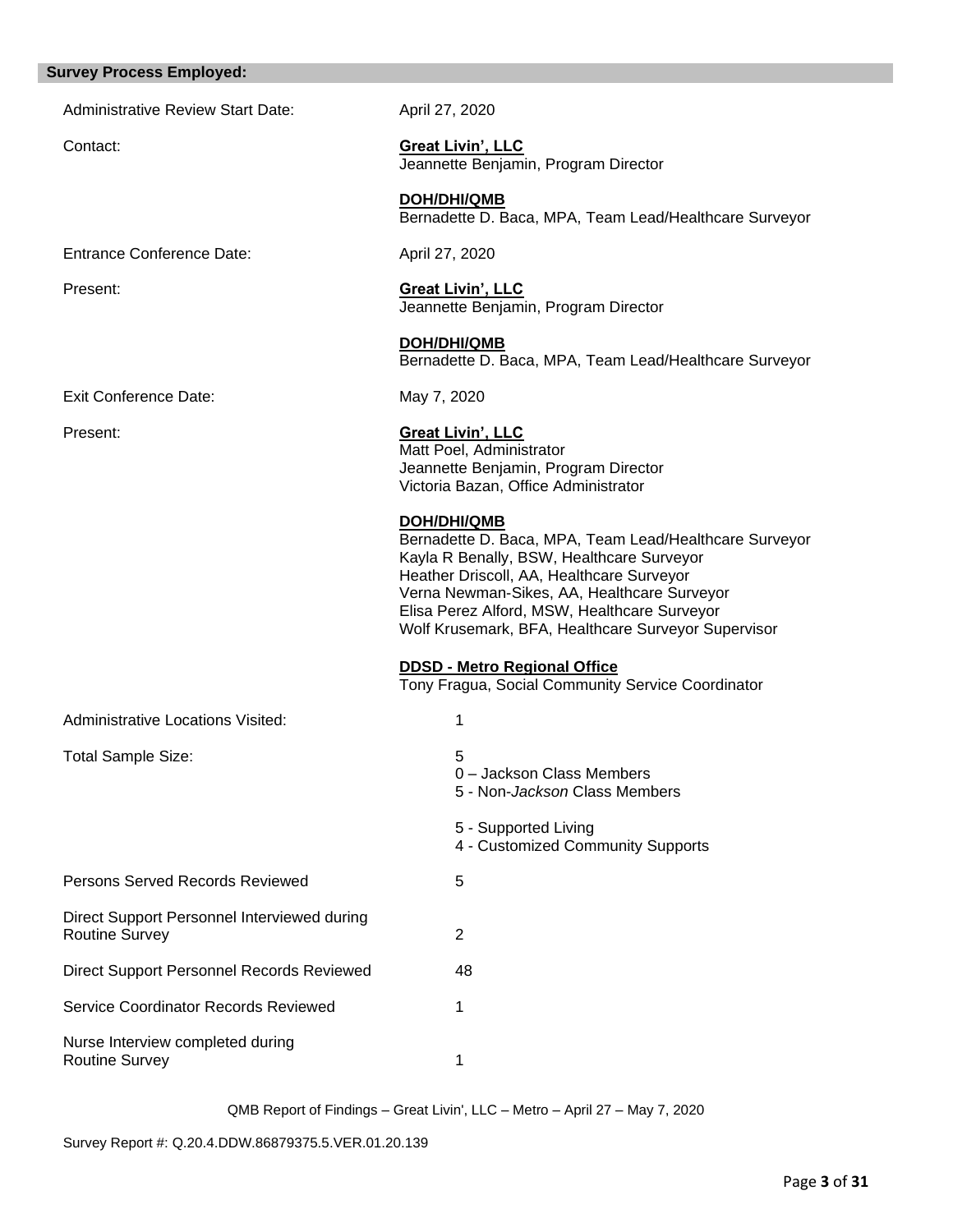Administrative Processes and Records Reviewed:

- Medicaid Billing/Reimbursement Records for all Services Provided
- Accreditation Records
- Oversight of Individual Funds
- Individual Medical and Program Case Files, including, but not limited to:
	- <sup>o</sup>Individual Service Plans
	- Progress on Identified Outcomes
	- **<sup>o</sup>Healthcare Plans**
	- Medication Administration Records
	- Medical Emergency Response Plans
	- Therapy Evaluations and Plans
	- Healthcare Documentation Regarding Appointments and Required Follow-Up Other Required Health Information
- Internal Incident Management Reports and System Process / General Events Reports
- Personnel Files, including nursing and subcontracted staff
- Staff Training Records, Including Competency Interviews with Staff
- Agency Policy and Procedure Manual
- Caregiver Criminal History Screening Records
- Consolidated Online Registry/Employee Abuse Registry
- Human Rights Committee Notes and Meeting Minutes
- Evacuation Drills of Residences and Service Locations
- Quality Assurance / Improvement Plan
- CC: Distribution List: DOH Division of Health Improvement
	- DOH Developmental Disabilities Supports Division
	- DOH Office of Internal Audit

HSD - Medical Assistance Division

NM Attorney General's Office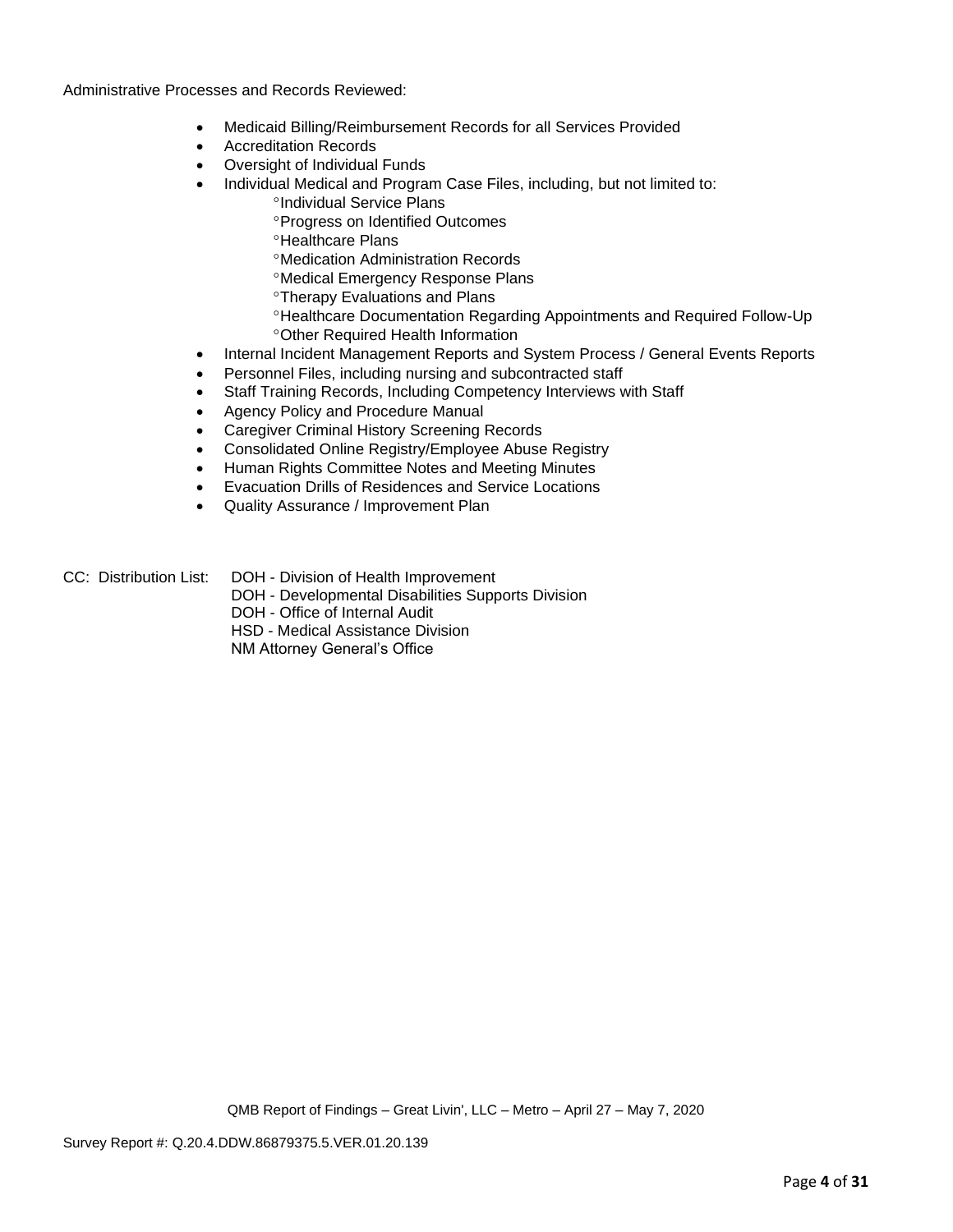# **Department of Health, Division of Health Improvement QMB Determination of Compliance Process**

The Division of Health Improvement, Quality Management Bureau (QMB) surveys compliance of the Developmental Disabilities Waiver (DDW) standards and other state and federal regulations. For the purpose of the LCA / CI survey the CMS waiver assurances have been grouped into four (4) Service Domains: Plan of Care (ISP Implementation); Qualified Providers; Health, Welfare and Safety; and Administrative Oversight (note that Administrative Oversight listed in this document is not the same as the CMS assurance of Administrative Authority. Used in this context it is related to the agency's operational policies and procedures, Quality Assurance system and Medicaid billing and reimbursement processes.)

The QMB Determination of Compliance process is based on provider compliance or non-compliance with standards and regulations identified during the on-site survey process and as reported in the QMB Report of Findings. All areas reviewed by QMB have been agreed to by DDSD and DHI/QMB and are reflective of CMS requirements. All deficiencies (non-compliance with standards and regulations) are identified and cited as either a Standard level deficiency or a Condition of Participation level deficiency in the QMB Reports of Findings. All deficiencies require corrective action when non-compliance is identified.

Each deficiency in your Report of Findings has been predetermined to be a Standard Level Deficiency, a Condition of Participation Level Deficiency, if below 85% compliance or a non-negotiable Condition of Participation Level Deficiency. Your Agency's overall Compliance Determination is based on a Scope and Severity Scale which takes into account the number of Standard and Condition Level Tags cited as well as the percentage of Individuals affected in the sample.

# **Conditions of Participation (CoPs)**

CoPs are based on the Centers for Medicare and Medicaid Services, Home and Community-Based Waiver required assurances, in addition to the New Mexico Developmental Disability Waiver (DDW) Service Standards. The Division of Health Improvement (DHI), in conjunction with the Developmental Disability Support Division (DDSD), has identified certain deficiencies that have the potential to be a Condition of Participation Level, if the tag falls below 85% compliance based on the number of people affected. Additionally, there are what are called nonnegotiable Conditions of Participation, regardless if one person or multiple people are affected. In this context, a CoP is defined as an essential / fundamental regulation or standard, which when out of compliance directly affects the health and welfare of the Individuals served. If no deficiencies within a Tag are at the level of a CoP, it is cited as a Standard Level Deficiency.

# *Service Domains and CoPs for Living Care Arrangements and Community Inclusion are as follows:*

**Service Domain: Service Plan: ISP Implementation -** *Services are delivered in accordance with the service plan, including type, scope, amount, duration and frequency specified in the service plan.*

#### **Potential Condition of Participation Level Tags, if compliance is below 85%:**

- **1A08.3 –** Administrative Case File: Individual Service Plan / ISP Components
- **1A32 –** Administrative Case File: Individual Service Plan Implementation
- **LS14 –** Residential Service Delivery Site Case File (ISP and Healthcare Requirements)
- **IS14 –** CCS / CIES Service Delivery Site Case File (ISP and Healthcare Requirements)

**Service Domain: Qualified Providers -** *The State monitors non-licensed/non-certified providers to assure adherence to waiver requirements. The State implements its policies and procedures for verifying that provider training is conducted in accordance with State requirements and the approved waiver.*

#### **Potential Condition of Participation Level Tags, if compliance is below 85%:**

• **1A20 -** Direct Support Personnel Training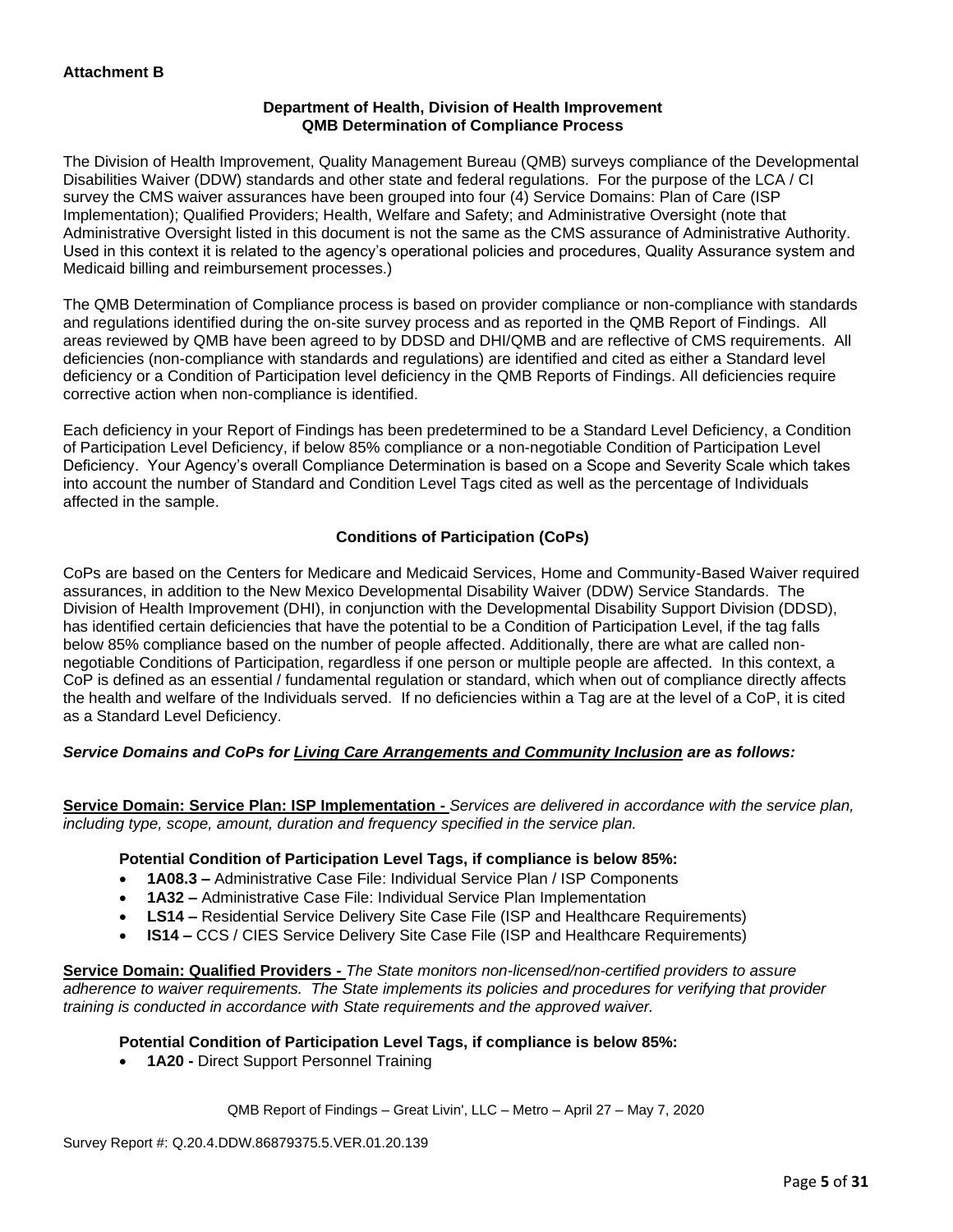- **1A22 -** Agency Personnel Competency
- **1A37 –** Individual Specific Training

# **Non-Negotiable Condition of Participation Level Tags (one or more Individuals are cited):**

- **1A25.1 –** Caregiver Criminal History Screening
- **1A26.1 –** Consolidated On-line Registry Employee Abuse Registry

**Service Domain: Health, Welfare and Safety -** *The State, on an ongoing basis, identifies, addresses and seeks to prevent occurrences of abuse, neglect and exploitation. Individuals shall be afforded their basic human rights. The provider supports individuals to access needed healthcare services in a timely manner.*

### **Potential Condition of Participation Level Tags, if compliance is below 85%:**

- **1A08.2 –** Administrative Case File: Healthcare Requirements & Follow-up
- **1A09 –** Medication Delivery Routine Medication Administration
- **1A09.1 –** Medication Delivery PRN Medication Administration
- **1A15.2 –** Administrative Case File: Healthcare Documentation (Therap and Required Plans)

# **Non-Negotiable Condition of Participation Level Tags (one or more Individuals are cited):**

- **1A05 –** General Requirements / Agency Policy and Procedure Requirements
- **1A07 –** Social Security Income (SSI) Payments
- **1A09.2 –** Medication Delivery Nurse Approval for PRN Medication
- **1A15 –** Healthcare Coordination Nurse Availability / Knowledge
- **1A31 –** Client Rights/Human Rights
- **LS25.1 –** Residential Reqts. (Physical Environment Supported Living / Family Living / Intensive Medical Living)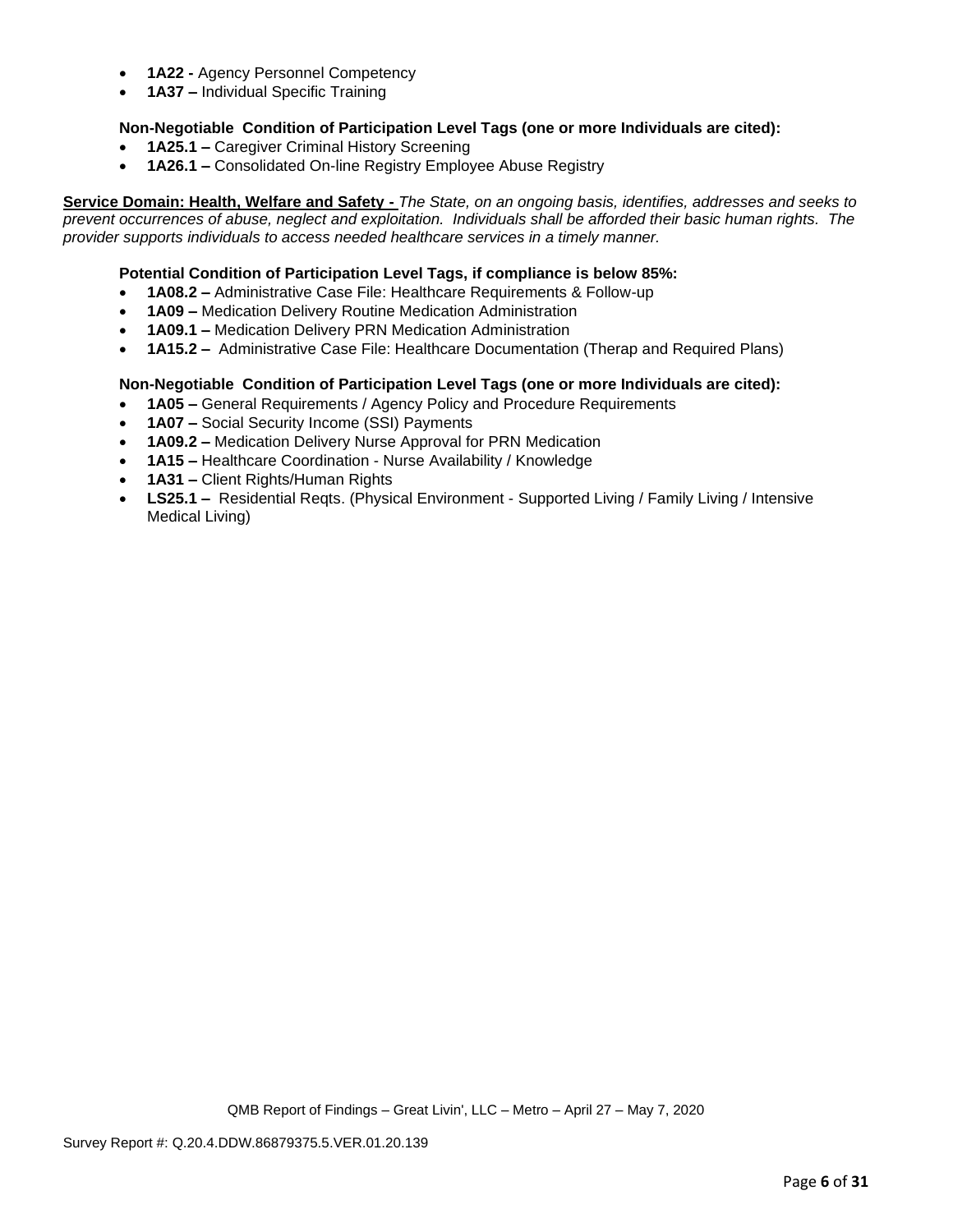# **Attachment C**

#### **Guidelines for the Provider Informal Reconsideration of Finding (IRF) Process**

#### **Introduction:**

Throughout the QMB Survey process, surveyors are openly communicating with providers. Open communication means surveyors have clarified issues and/or requested missing information before completing the review through the use of the signed/dated "Document Request," or "Administrative Needs," etc. forms. Regardless, there may still be instances where the provider disagrees with a specific finding. Providers may use the following process to informally dispute a finding.

#### **Instructions:**

- 1. The Informal Reconsideration of the Finding (IRF) request must be received in writing to the QMB Bureau Chief **within 10 business days** of receipt of the final Report of Findings **(***Note: No extensions are granted for the IRF)***.**
- 2. The written request for an IRF *must* be completed on the QMB Request for Informal Reconsideration of Finding form available on the QMB website: <https://nmhealth.org/about/dhi/cbp/irf/>
- 3. The written request for an IRF must specify in detail the request for reconsideration and why the finding is inaccurate.
- 4. The IRF request must include all supporting documentation or evidence.
- 5. If you have questions about the IRF process, email the IRF Chairperson, Valerie V. Valdez at [valerie.valdez@state.nm.us](mailto:valerie.valdez@state.nm.us) for assistance.

#### **The following limitations apply to the IRF process:**

- The written request for an IRF and all supporting evidence must be received within 10 business days.
- Findings based on evidence requested during the survey and not provided may not be subject to reconsideration.
- The supporting documentation must be new evidence not previously reviewed or requested by the survey team.
- Providers must continue to complete their Plan of Correction during the IRF process
- Providers may not request an IRF to challenge the sampling methodology.
- Providers may not request an IRF based on disagreement with the nature of the standard or regulation.
- Providers may not request an IRF to challenge the team composition.
- Providers may not request an IRF to challenge the DHI/QMB determination of compliance or the length of their DDSD provider contract.

A Provider forfeits the right to an IRF if the request is not received within 10 business days of receiving the report and/or does not include all supporting documentation or evidence to show compliance with the standards and regulations.

The IRF Committee will review the request; the Provider will be notified in writing of the ruling; no face-to-face meeting will be conducted.

When a Provider requests that a finding be reconsidered, it does not stop or delay the Plan of Correction process. **Providers must continue to complete the Plan of Correction, including the finding in dispute regardless of the IRF status.** If a finding is removed or modified, it will be noted and removed or modified from the Report of Findings. It should be noted that in some cases a Plan of Correction may be completed prior to the IRF process being completed. The provider will be notified in writing on the decisions of the IRF committee.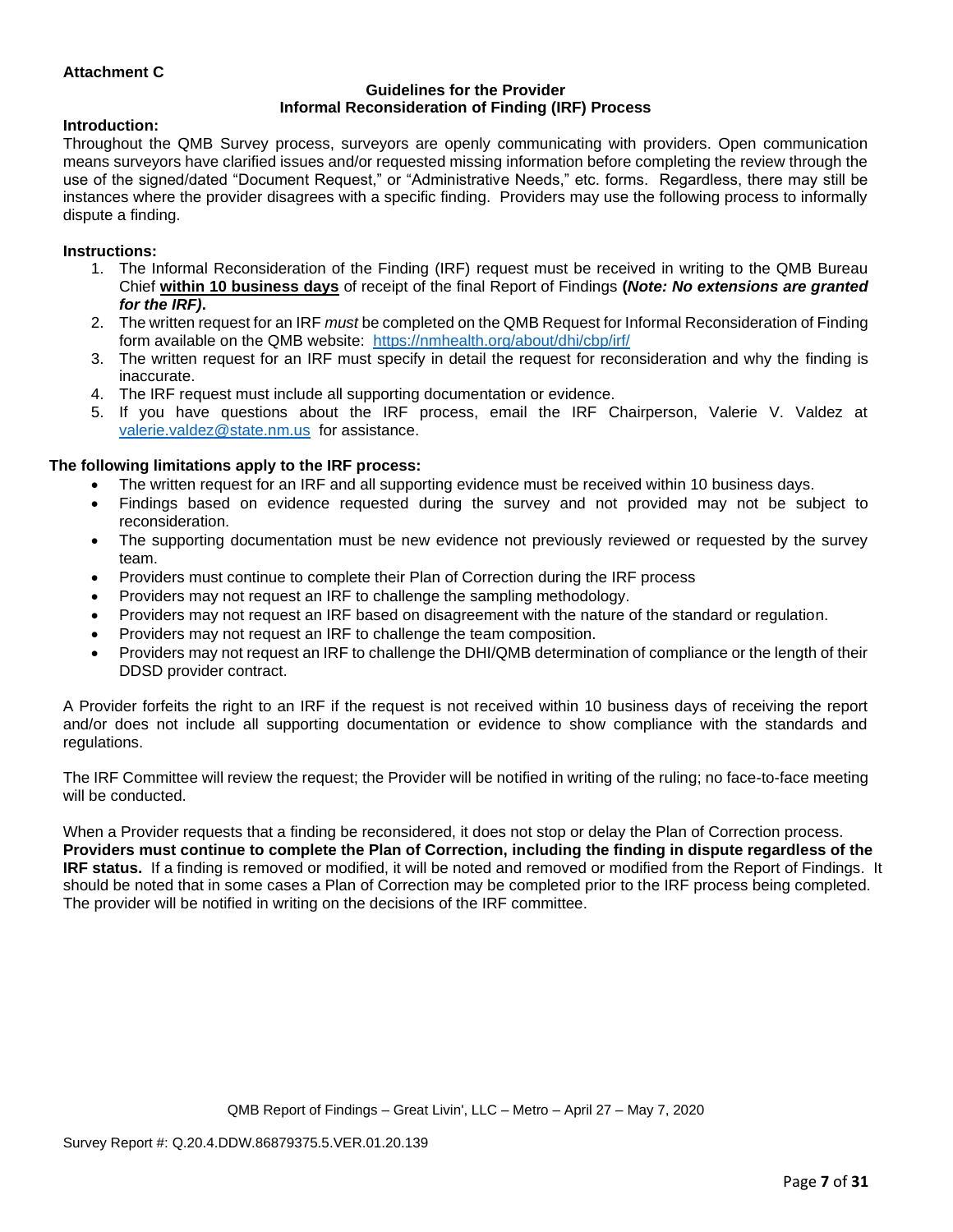# **QMB Determinations of Compliance**

# **Compliance:**

The QMB determination of *Compliance* indicates that a provider has either no deficiencies found during a survey or that no deficiencies at the Condition of Participation Level were found. The agency has obtained a level of compliance such that there is a minimal potential for harm to individuals' health and safety. To qualify for a determination of *Compliance*, the provider must have received no Conditions of Participation Level Deficiencies and have a minimal number of Individuals on the sample affected by the findings indicated in the Standards Level Tags.

## **Partial-Compliance with Standard Level Tags:**

The QMB determination of *Partial-Compliance with Standard Level Tags* indicates that a provider is in compliance with all Condition of Participation Level deficiencies but is out of compliance with a certain percentage of Standard Level deficiencies. This partial-compliance, if not corrected, may result in a negative outcome or the potential for more than minimal harm to individuals' health and safety. There are two ways to receive a determination of Partial Compliance with Standard Level Tags:

- 1. Your Report of Findings includes 16 or fewer Standards Level Tags with between 75% and 100% of the survey sample affected in any tag.
- 2. Your Report of Findings includes 17 or more Standard Level Tags with between 50% to 74% of the survey sample affected in any tag.

# **Partial-Compliance with Standard Level Tags and Condition of Participation Level Tags:**

The QMB determination of *Partial-Compliance with Standard Level Tags and Condition of Participation Level Tags*  indicates that a provider is out of compliance with one to five  $(1 - 5)$  Condition of Participation Level Tags. This partial-compliance, if not corrected, may result in a serious negative outcome or the potential for more than minimal harm to individuals' health and safety.

#### **Non-Compliance:**

The QMB determination of *Non-Compliance* indicates a provider is significantly out of compliance with both Standard Level deficiencies and Conditions of Participation level deficiencies. This non-compliance, if not corrected, may result in a serious negative outcome or the potential for more than minimal harm to individuals' health and safety. There are three ways an agency can receive a determination of Non-Compliance:

- 1. Your Report of Findings includes 17 or more total Tags with 0 to 5 Condition of Participation Level Tags with 75% to 100% of the survey sample affected in any Condition of Participation Level tag.
- 2. Your Report of Findings includes any amount of Standard Level Tags with 6 or more Condition of Participation Level Tags.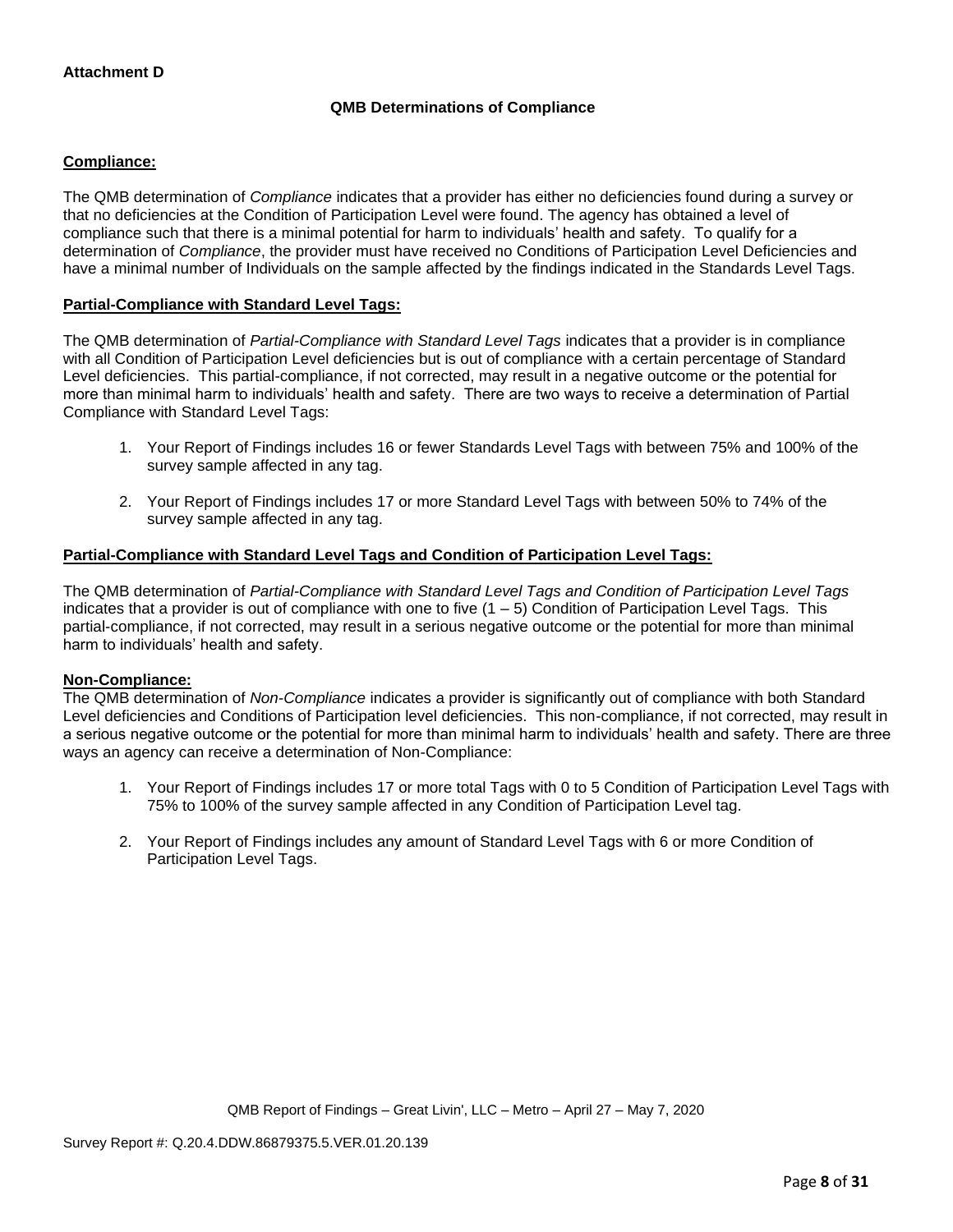| Compliance                                                                                          | <b>Weighting</b>                                                                                                                 |                                                                                                                                    |                                                                                                                             |                                                                                                                        |                                                                                                                         |                                                                                                                             |                                                                                                               |
|-----------------------------------------------------------------------------------------------------|----------------------------------------------------------------------------------------------------------------------------------|------------------------------------------------------------------------------------------------------------------------------------|-----------------------------------------------------------------------------------------------------------------------------|------------------------------------------------------------------------------------------------------------------------|-------------------------------------------------------------------------------------------------------------------------|-----------------------------------------------------------------------------------------------------------------------------|---------------------------------------------------------------------------------------------------------------|
| <b>Determination</b>                                                                                |                                                                                                                                  | <b>LOW</b>                                                                                                                         |                                                                                                                             | <b>MEDIUM</b>                                                                                                          |                                                                                                                         |                                                                                                                             | <b>HIGH</b>                                                                                                   |
| <b>Total Tags:</b>                                                                                  | up to 16                                                                                                                         | 17 or more                                                                                                                         | up to 16                                                                                                                    | 17 or more                                                                                                             | <b>Any Amount</b>                                                                                                       | 17 or more                                                                                                                  | <b>Any Amount</b>                                                                                             |
|                                                                                                     | and                                                                                                                              | and                                                                                                                                | and                                                                                                                         | and                                                                                                                    | And/or                                                                                                                  | and                                                                                                                         | And/or                                                                                                        |
| COP Level Tags:                                                                                     | 0 COP                                                                                                                            | 0 COP                                                                                                                              | 0 COP                                                                                                                       | 0 COP                                                                                                                  | 1 to 5 COP                                                                                                              | 0 to 5 CoPs                                                                                                                 | <b>6 or more COP</b>                                                                                          |
|                                                                                                     | and                                                                                                                              | and                                                                                                                                | and                                                                                                                         | and                                                                                                                    |                                                                                                                         | and                                                                                                                         |                                                                                                               |
| Sample Affected:                                                                                    | 0 to 74%                                                                                                                         | 0 to 49%                                                                                                                           | 75 to 100%                                                                                                                  | 50 to 74%                                                                                                              |                                                                                                                         | 75 to 100%                                                                                                                  |                                                                                                               |
| $"Non-$<br>Compliance"                                                                              |                                                                                                                                  |                                                                                                                                    |                                                                                                                             |                                                                                                                        |                                                                                                                         | 17 or more<br><b>Total Tags with</b><br>75 to 100% of<br>the Individuals<br>in the sample<br>cited in any<br>CoP Level tag. | Any Amount of<br><b>Standard Level</b><br>Tags and 6 or<br>more Conditions<br>of Participation<br>Level Tags. |
| "Partial Compliance<br>with Standard Level<br>tags and Condition<br>of Participation<br>Level Tags" |                                                                                                                                  |                                                                                                                                    |                                                                                                                             |                                                                                                                        | <b>Any Amount</b><br><b>Standard Level</b><br>Tags, plus 1 to 5<br><b>Conditions of</b><br>Participation<br>Level tags. |                                                                                                                             |                                                                                                               |
| "Partial<br><b>Compliance with</b><br><b>Standard Level</b><br>tags"                                |                                                                                                                                  |                                                                                                                                    | up to 16<br><b>Standard Level</b><br>Tags with 75<br>to 100% of the<br>individuals in<br>the sample<br>cited in any<br>tag. | 17 or more<br><b>Standard Level</b><br>Tags with 50<br>to 74% of the<br>individuals in<br>the sample<br>cited any tag. |                                                                                                                         |                                                                                                                             |                                                                                                               |
| "Compliance"                                                                                        | Up to 16<br><b>Standard Level</b><br>Tags with 0 to<br><b>74% of the</b><br>individuals in<br>the sample<br>cited in any<br>tag. | 17 or more<br><b>Standard Level</b><br>Tags with 0 to<br><b>49% of the</b><br>individuals in<br>the sample<br>cited in any<br>tag. |                                                                                                                             |                                                                                                                        |                                                                                                                         |                                                                                                                             |                                                                                                               |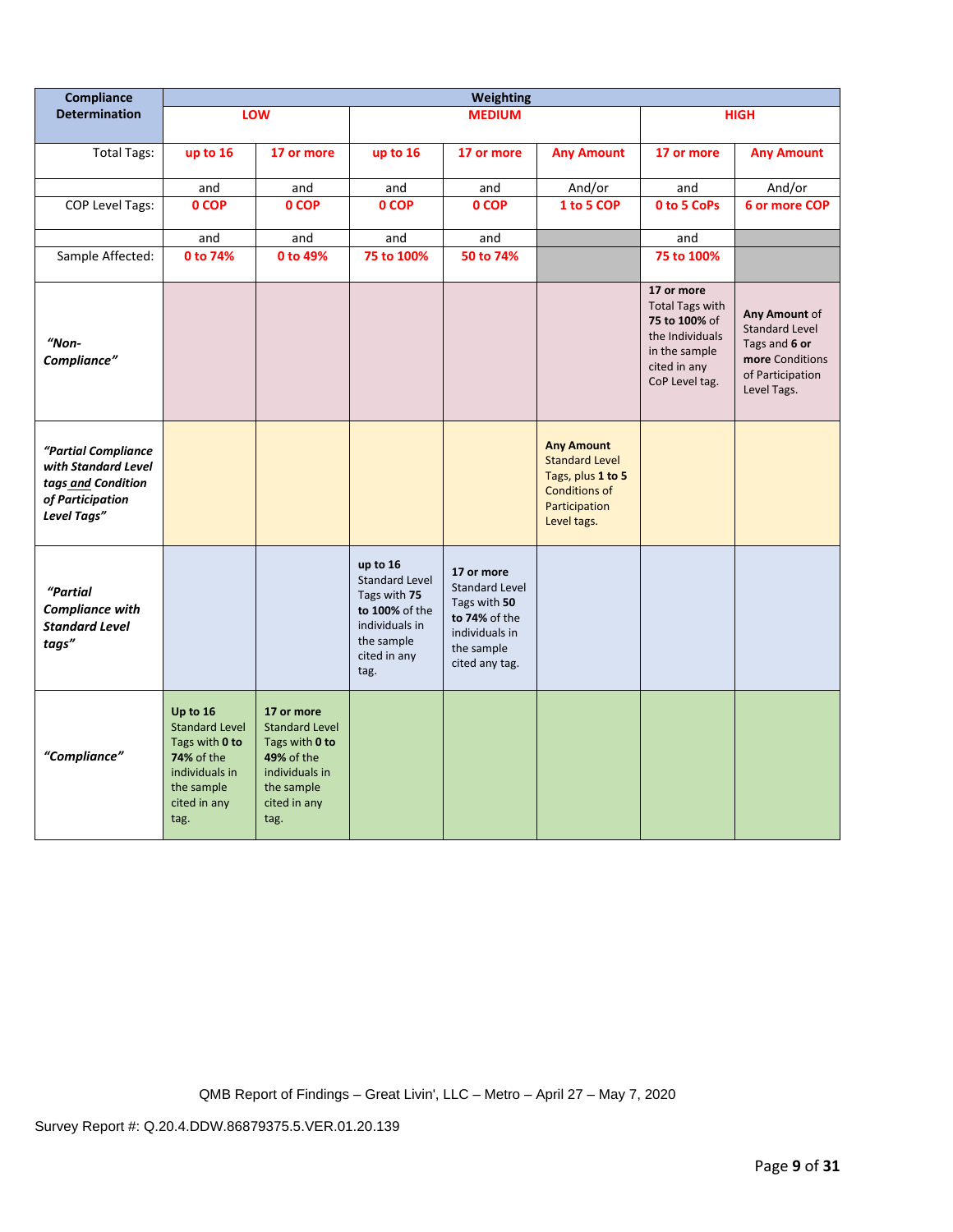| Agency:                     | Great Livin', LLC - Metro Region                                                   |
|-----------------------------|------------------------------------------------------------------------------------|
| Program:                    | Developmental Disabilities Waiver                                                  |
| Service:                    | 2018: Supported Living, Customized In-Home Supports, Customized Community Supports |
| Survey Type:                | Verification                                                                       |
| <b>Routine Survey:</b>      | October 11 – 17, 2019                                                              |
| <b>Verification Survey:</b> | April 27 - May 7, 2020                                                             |

| <b>Standard of Care</b>                                                                                                                                                                                                                                                                                                                                                                                                                                                                                                                                                                                                                                                                                                                                                                                                                                                                                                                                                                                                                                                                                                                                                                                                                                                                                                                                                                                                                                                                                                        | <b>Routine Survey Deficiencies</b><br>October 11 - 17, 2019                                                                                                                                                                                                                                                                                                                                                                                                                                                                                                                                                                                                                                                                                                                                                                                                                                                                                                                    | <b>Verification Survey New and Repeat Deficiencies</b><br>April 27 - May 7, 2020                                                                                                                                                                                                                                                                                                                                                                                                                                                                                                                                                                                                                                                                                            |  |  |
|--------------------------------------------------------------------------------------------------------------------------------------------------------------------------------------------------------------------------------------------------------------------------------------------------------------------------------------------------------------------------------------------------------------------------------------------------------------------------------------------------------------------------------------------------------------------------------------------------------------------------------------------------------------------------------------------------------------------------------------------------------------------------------------------------------------------------------------------------------------------------------------------------------------------------------------------------------------------------------------------------------------------------------------------------------------------------------------------------------------------------------------------------------------------------------------------------------------------------------------------------------------------------------------------------------------------------------------------------------------------------------------------------------------------------------------------------------------------------------------------------------------------------------|--------------------------------------------------------------------------------------------------------------------------------------------------------------------------------------------------------------------------------------------------------------------------------------------------------------------------------------------------------------------------------------------------------------------------------------------------------------------------------------------------------------------------------------------------------------------------------------------------------------------------------------------------------------------------------------------------------------------------------------------------------------------------------------------------------------------------------------------------------------------------------------------------------------------------------------------------------------------------------|-----------------------------------------------------------------------------------------------------------------------------------------------------------------------------------------------------------------------------------------------------------------------------------------------------------------------------------------------------------------------------------------------------------------------------------------------------------------------------------------------------------------------------------------------------------------------------------------------------------------------------------------------------------------------------------------------------------------------------------------------------------------------------|--|--|
| Service Domain: Service Plans: ISP Implementation - Services are delivered in accordance with the service plan, including type, scope, amount, duration and<br>frequency specified in the service plan.                                                                                                                                                                                                                                                                                                                                                                                                                                                                                                                                                                                                                                                                                                                                                                                                                                                                                                                                                                                                                                                                                                                                                                                                                                                                                                                        |                                                                                                                                                                                                                                                                                                                                                                                                                                                                                                                                                                                                                                                                                                                                                                                                                                                                                                                                                                                |                                                                                                                                                                                                                                                                                                                                                                                                                                                                                                                                                                                                                                                                                                                                                                             |  |  |
| Tag #1A32.1 Administrative Case File:<br><b>Individual Service Plan Implementation (Not</b><br><b>Completed at Frequency)</b>                                                                                                                                                                                                                                                                                                                                                                                                                                                                                                                                                                                                                                                                                                                                                                                                                                                                                                                                                                                                                                                                                                                                                                                                                                                                                                                                                                                                  | <b>Standard Level Deficiency</b>                                                                                                                                                                                                                                                                                                                                                                                                                                                                                                                                                                                                                                                                                                                                                                                                                                                                                                                                               | <b>Standard Level Deficiency</b>                                                                                                                                                                                                                                                                                                                                                                                                                                                                                                                                                                                                                                                                                                                                            |  |  |
| NMAC 7.26.5.16.C and D Development of the ISP.<br>Implementation of the ISP. The ISP shall be<br>implemented according to the timelines determined by<br>the IDT and as specified in the ISP for each stated<br>desired outcomes and action plan.<br>C. The IDT shall review and discuss information and<br>recommendations with the individual, with the goal of<br>supporting the individual in attaining desired outcomes.<br>The IDT develops an ISP based upon the individual's<br>personal vision statement, strengths, needs, interests<br>and preferences. The ISP is a dynamic document,<br>revised periodically, as needed, and amended to reflect<br>progress towards personal goals and achievements<br>consistent with the individual's future vision. This<br>regulation is consistent with standards established for<br>individual plan development as set forth by the<br>commission on the accreditation of rehabilitation<br>facilities (CARF) and/or other program accreditation<br>approved and adopted by the developmental<br>disabilities division and the department of health. It is<br>the policy of the developmental disabilities division<br>(DDD), that to the extent permitted by funding, each<br>individual receive supports and services that will assist<br>and encourage independence and productivity in the<br>community and attempt to prevent regression or loss of<br>current capabilities. Services and supports include<br>specialized and/or generic services, training, education | Based on administrative record review the Agency<br>did not implement the ISP according to the timelines<br>determined by the IDT and as specified in the ISP<br>for each stated desired outcomes and action plan for<br>5 of 8 individuals.<br>As indicated by Individuals ISP the following was<br>found with regards to the implementation of ISP<br>Outcomes:<br><b>Supported Living Data Collection/Data</b><br>Tracking/Progress with regards to ISP<br>Outcomes:<br>Individual #6<br>• According to the Live Outcome; Action Step for<br>use social stores to recognize safety hazards"<br>is to be completed 3 times per week. Evidence<br>found indicated it was not being completed at the<br>required frequency as indicated in the ISP for<br>$6/2019 - 8/2019$ .<br>• According to the Fun Outcome; Action Step for<br>"will choose 12 new recipes to make" is to be<br>completed 1 time per month. Evidence found<br>indicated it was not being completed at the | <b>New Finding:</b><br>Based on administrative record review, the Agency<br>did not implement the ISP according to the timelines<br>determined by the IDT and as specified in the ISP<br>for each stated desired outcomes and action plan for<br>1 of 5 individuals.<br>As indicated by Individuals ISP the following was<br>found with regards to the implementation of ISP<br>Outcomes:<br><b>Supported Living Data Collection/Data</b><br>Tracking/Progress with regards to ISP<br><b>Outcomes:</b><br>Individual #5<br>• According to the Live Outcome; Action Step for<br>" will sweep the back porch" is to be completed 3<br>times per week. Evidence found indicated it was<br>not being completed at the required frequency as<br>indicated in the ISP for 2/2020. |  |  |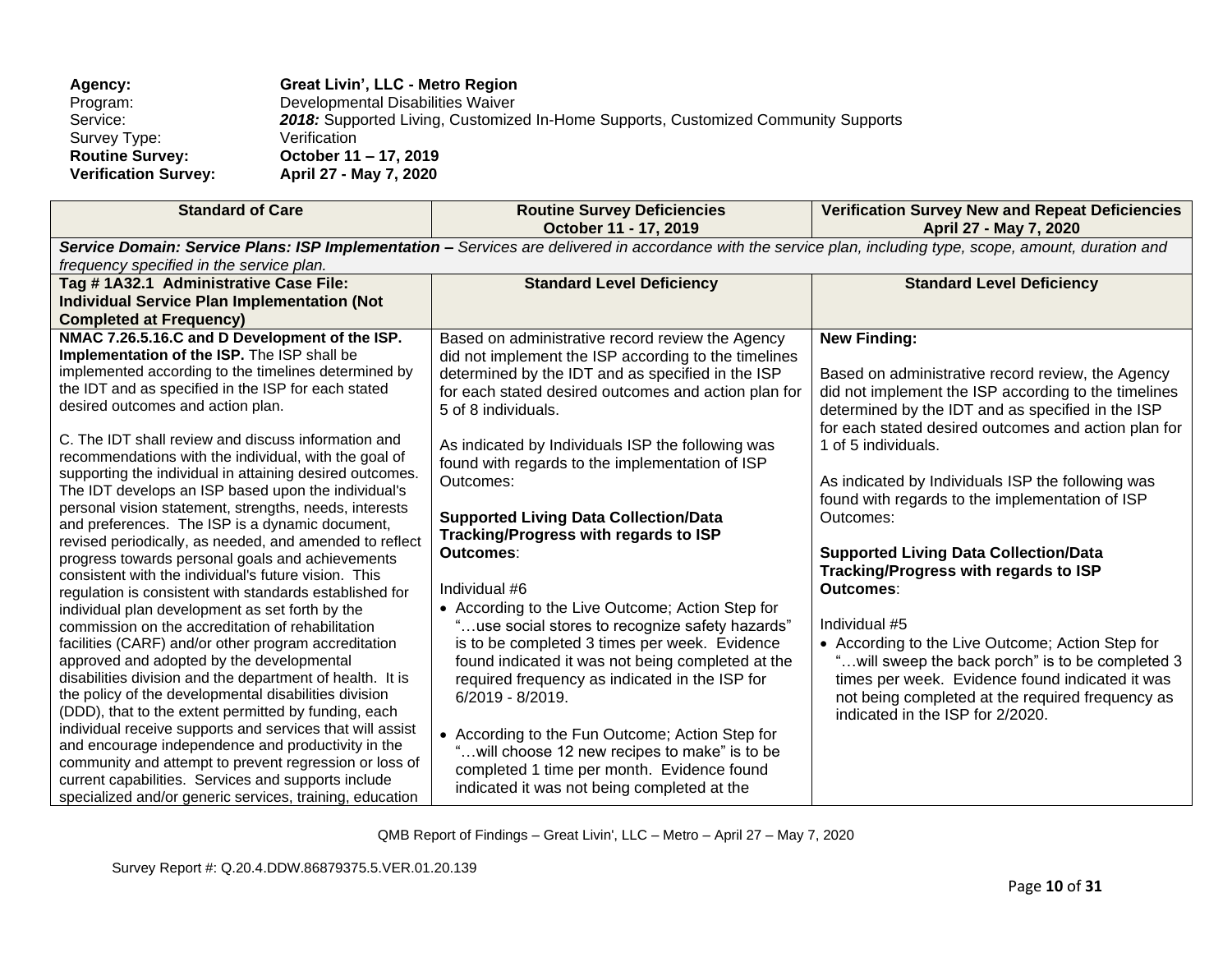| and/or treatment as determined by the IDT and<br>documented in the ISP.<br>D. The intent is to provide choice and obtain<br>opportunities for individuals to live, work and play with<br>full participation in their communities. The following<br>principles provide direction and purpose in planning for<br>individuals with developmental disabilities. [05/03/94;<br>01/15/97; Recompiled 10/31/01]<br>Developmental Disabilities (DD) Waiver Service<br>Standards 2/26/2018; Re-Issue: 12/28/2018; Eff<br>1/1/2019<br>Chapter 6: Individual Service Plan (ISP)<br>6.8 ISP Implementation and Monitoring: All DD                                                                                                                                                                                                                              | required frequency as indicated in the ISP for<br>8/2019.<br><b>Customized Community Supports Data</b><br><b>Collection/Data Tracking/Progress with regards</b><br>to ISP Outcomes:<br>Individual #3<br>• According to the Fun Outcome; Action Step for<br>"Through participation in leisure activities per<br>baseline,  will socialize with peers" is to be<br>completed 1 time per week. Evidence found<br>indicated it was not being completed at the<br>required frequency as indicated in the ISP for |  |
|----------------------------------------------------------------------------------------------------------------------------------------------------------------------------------------------------------------------------------------------------------------------------------------------------------------------------------------------------------------------------------------------------------------------------------------------------------------------------------------------------------------------------------------------------------------------------------------------------------------------------------------------------------------------------------------------------------------------------------------------------------------------------------------------------------------------------------------------------|-------------------------------------------------------------------------------------------------------------------------------------------------------------------------------------------------------------------------------------------------------------------------------------------------------------------------------------------------------------------------------------------------------------------------------------------------------------------------------------------------------------|--|
| Waiver Provider Agencies with a signed SFOC are<br>required to provide services as detailed in the ISP. The<br>ISP must be readily accessible to Provider Agencies on<br>the approved budget. (See Chapter 20: Provider<br>Documentation and Client Records.) CMs facilitate and<br>maintain communication with the person, his/her<br>representative, other IDT members, Provider Agencies,<br>and relevant parties to ensure that the person receives<br>the maximum benefit of his/her services and that<br>revisions to the ISP are made as needed. All DD<br>Waiver Provider Agencies are required to cooperate<br>with monitoring activities conducted by the CM and the<br>DOH. Provider Agencies are required to respond to<br>issues at the individual level and agency level as<br>described in Chapter 16: Qualified Provider Agencies. | 6/2019 - 8/2019.<br>Individual #4<br>• According to the Fun Outcome; Action Step for<br>will participate in a community outing or<br>activity" is to be completed 2 times per week.<br>Evidence found indicated it was not being<br>completed at the required frequency as indicated<br>in the ISP for 6/2019.<br>Individual #7<br>• According to the Work Outcome; Action Step for<br>"Community events attended as scheduled" is to<br>be completed 2 times per week. Evidence found                      |  |
| <b>Chapter 20: Provider Documentation and Client</b><br>Records 20.2 Client Records Requirements: All DD<br>Waiver Provider Agencies are required to create and<br>maintain individual client records. The contents of client<br>records vary depending on the unique needs of the<br>person receiving services and the resultant information<br>produced. The extent of documentation required for<br>individual client records per service type depends on<br>the location of the file, the type of service being<br>provided, and the information necessary.                                                                                                                                                                                                                                                                                    | indicated it was not being completed at the<br>required frequency as indicated in the ISP for<br>8/2019.<br>• According to the Work Outcome; Action Step for<br>"and staff will plan community outings through<br>research" is to be completed 1 time per week.<br>Evidence found indicated it was not being<br>completed at the required frequency as indicated<br>in the ISP for 7/2019.<br>Individual #8                                                                                                 |  |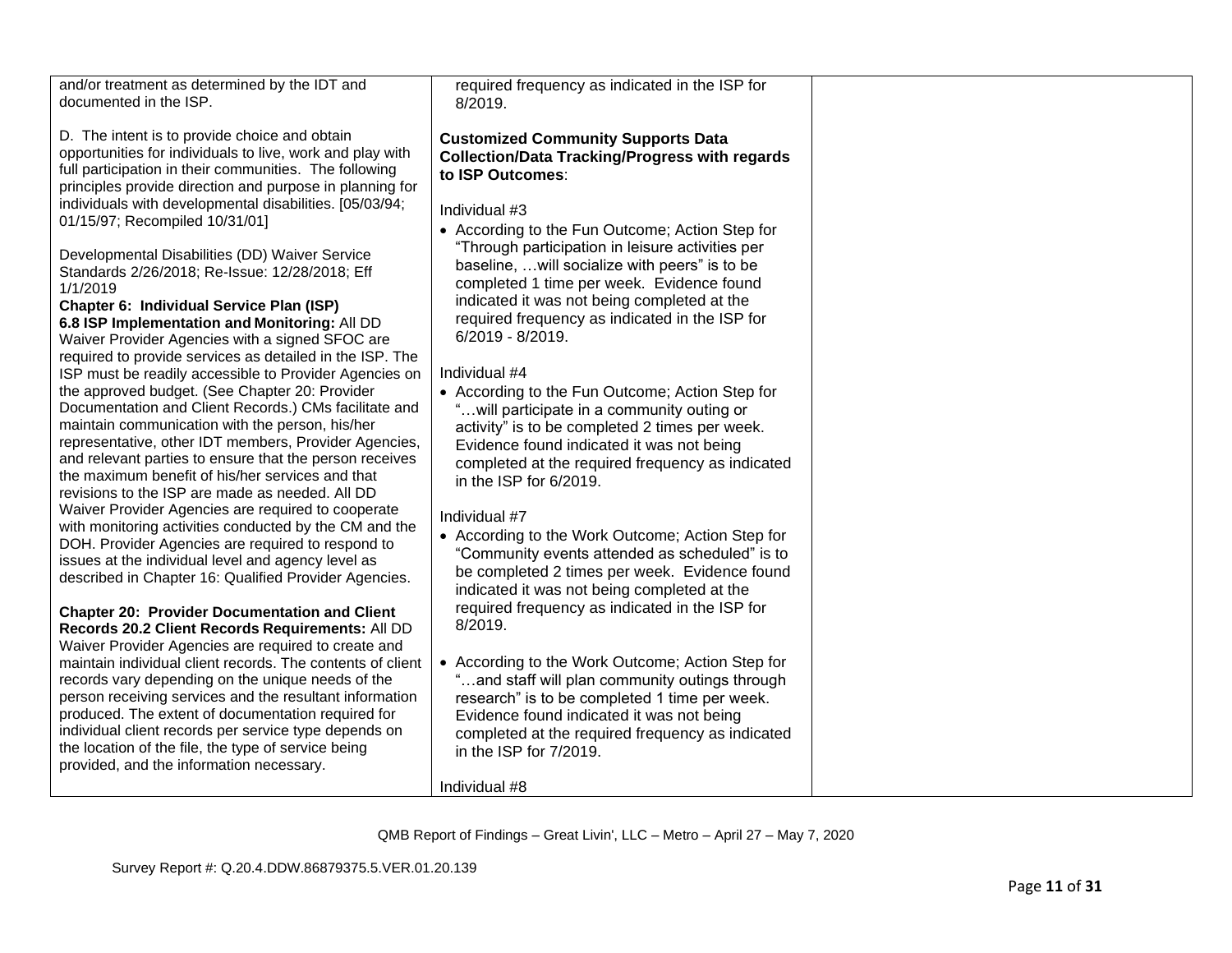| DD Waiver Provider Agencies are required to adhere to<br>the following:<br>Client records must contain all documents<br>1.<br>essential to the service being provided and essential to<br>ensuring the health and safety of the person during the<br>provision of the service.<br>2. Provider Agencies must have readily accessible<br>records in home and community settings in paper or<br>electronic form. Secure access to electronic records<br>through the Therap web based system using<br>computers or mobile devices is acceptable.<br>3. Provider Agencies are responsible for ensuring<br>that all plans created by nurses, RDs, therapists or<br>BSCs are present in all needed settings.<br>4. Provider Agencies must maintain records of all<br>documents produced by agency personnel or<br>contractors on behalf of each person, including any<br>routine notes or data, annual assessments, semi-<br>annual reports, evidence of training provided/received,<br>progress notes, and any other interactions for which<br>billing is generated.<br>5. Each Provider Agency is responsible for<br>maintaining the daily or other contact notes<br>documenting the nature and frequency of service<br>delivery, as well as data tracking only for the services<br>provided by their agency.<br>The current Client File Matrix found in Appendix A<br>6.<br>Client File Matrix details the minimum requirements for<br>records to be stored in agency office files, the delivery<br>site, or with DSP while providing services in the<br>community.<br>7. All records pertaining to JCMs must be retained<br>permanently and must be made available to DDSD<br>upon request, upon the termination or expiration of a<br>provider agreement, or upon provider withdrawal from<br>services. | • According to the Work Outcome; Action Step for<br>will choose an activity using the activity book"<br>is to be completed 2 times per month. Evidence<br>found indicated it was not being completed at the<br>required frequency as indicated in the ISP for<br>6/2019 - 8/2019. |  |
|-------------------------------------------------------------------------------------------------------------------------------------------------------------------------------------------------------------------------------------------------------------------------------------------------------------------------------------------------------------------------------------------------------------------------------------------------------------------------------------------------------------------------------------------------------------------------------------------------------------------------------------------------------------------------------------------------------------------------------------------------------------------------------------------------------------------------------------------------------------------------------------------------------------------------------------------------------------------------------------------------------------------------------------------------------------------------------------------------------------------------------------------------------------------------------------------------------------------------------------------------------------------------------------------------------------------------------------------------------------------------------------------------------------------------------------------------------------------------------------------------------------------------------------------------------------------------------------------------------------------------------------------------------------------------------------------------------------------------------------------------------------------------------------------------------|-----------------------------------------------------------------------------------------------------------------------------------------------------------------------------------------------------------------------------------------------------------------------------------|--|
|                                                                                                                                                                                                                                                                                                                                                                                                                                                                                                                                                                                                                                                                                                                                                                                                                                                                                                                                                                                                                                                                                                                                                                                                                                                                                                                                                                                                                                                                                                                                                                                                                                                                                                                                                                                                       |                                                                                                                                                                                                                                                                                   |  |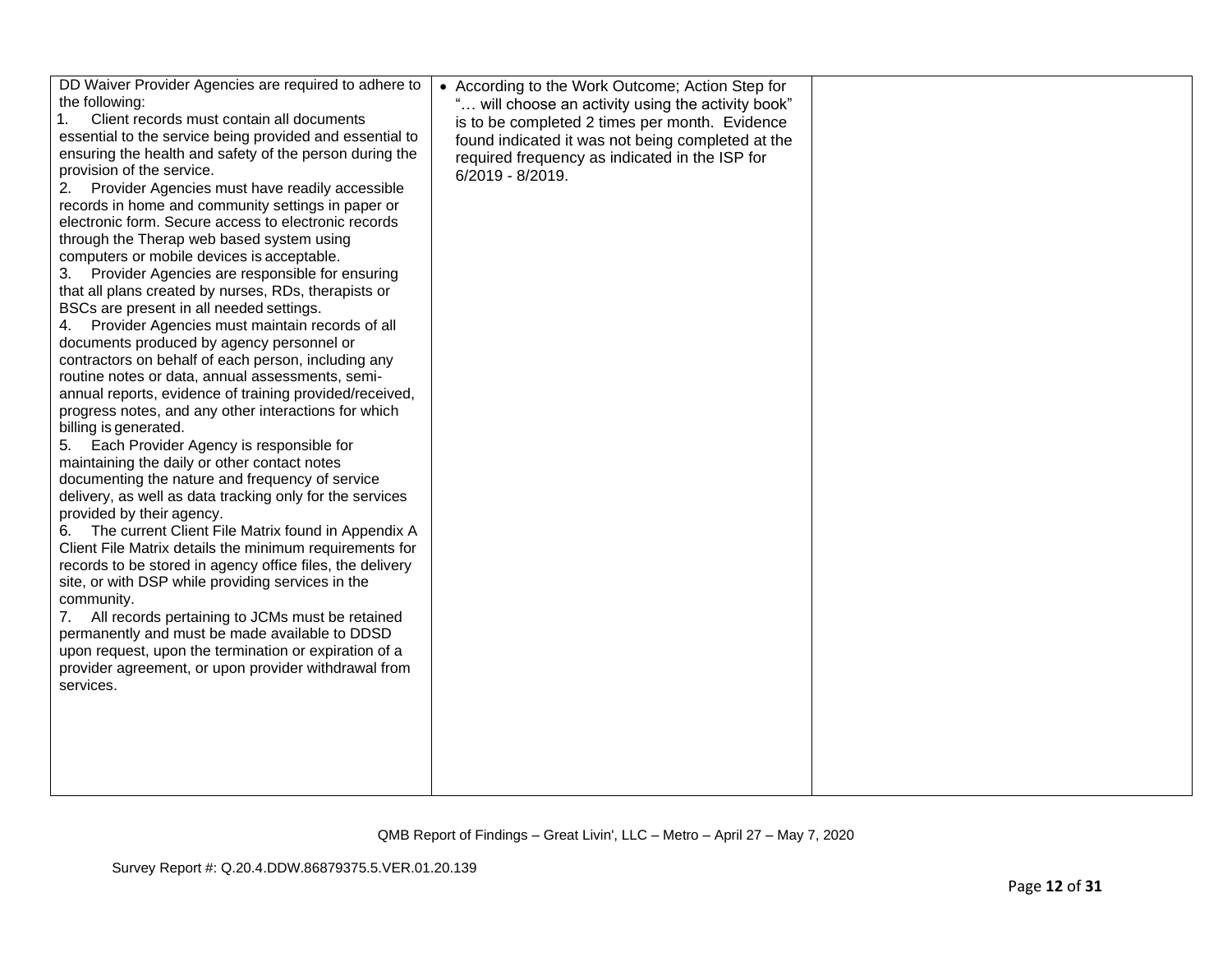| Tag #1A38.1 Living Care Arrangement /<br><b>Community Inclusion Reporting Requirements</b>                                                                                                                                                                                                                                          | <b>Standard Level Deficiency</b> | <b>Standard Level Deficiency</b>                                                                                                                                                                                                                                            |
|-------------------------------------------------------------------------------------------------------------------------------------------------------------------------------------------------------------------------------------------------------------------------------------------------------------------------------------|----------------------------------|-----------------------------------------------------------------------------------------------------------------------------------------------------------------------------------------------------------------------------------------------------------------------------|
| (Reporting Components)                                                                                                                                                                                                                                                                                                              |                                  |                                                                                                                                                                                                                                                                             |
| Developmental Disabilities (DD) Waiver Service<br>Standards 2/26/2018; Re-Issue: 12/28/2018; Eff                                                                                                                                                                                                                                    | N/A                              | <b>New Finding:</b>                                                                                                                                                                                                                                                         |
| 1/1/2019<br><b>Chapter 20: Provider Documentation and Client</b><br>Records 20.2 Client Records Requirements: All<br>DD Waiver Provider Agencies are required to create<br>and maintain individual client records. The contents<br>of client records vary depending on the unique<br>needs of the person receiving services and the |                                  | Based on record review, the Agency did not<br>complete written status reports in compliance with<br>standards for 3 of 5 individuals receiving Living Care<br>Arrangements and / or Community Inclusion<br>Services.<br>Review of semi - annual reports found the following |
| resultant information produced. The extent of<br>documentation required for individual client records                                                                                                                                                                                                                               |                                  | components were not addressed, as required:                                                                                                                                                                                                                                 |
| per service type depends on the location of the file,<br>the type of service being provided, and the<br>information necessary.<br>DD Waiver Provider Agencies are required to                                                                                                                                                       |                                  | Individual #1- The following components were not<br>found in the Supported Living Semi-Annual Report<br>for 7/2019 - 1/2020:                                                                                                                                                |
| adhere to the following:<br>Client records must contain all documents<br>essential to the service being provided and essential<br>to ensuring the health and safety of the person                                                                                                                                                   |                                  | • timely completion of relevant activities from ISP<br>Action Plans or clinical service goals during<br>timeframe the report is covering                                                                                                                                    |
| during the provision of the service.<br>2. Provider Agencies must have readily accessible<br>records in home and community settings in paper or<br>electronic form. Secure access to electronic records                                                                                                                             |                                  | • a description of progress towards Desired<br>Outcomes in the ISP related to the service<br>provided                                                                                                                                                                       |
| through the Therap web based system using<br>computers or mobile devices is acceptable.<br>3. Provider Agencies are responsible for ensuring<br>that all plans created by nurses, RDs, therapists or                                                                                                                                |                                  | • a description of progress toward any service<br>specific or treatment goals when applicable (e.g.<br>health related goals for nursing)                                                                                                                                    |
| BSCs are present in all needed settings.<br>4. Provider Agencies must maintain records of all<br>documents produced by agency personnel or                                                                                                                                                                                          |                                  | • significant changes in routine or staffing if<br>applicable                                                                                                                                                                                                               |
| contractors on behalf of each person, including any<br>routine notes or data, annual assessments, semi-<br>annual reports, evidence of training<br>provided/received, progress notes, and any other                                                                                                                                 |                                  | • unusual or significant life events, including<br>significant change of health or behavioral health<br>condition                                                                                                                                                           |
| interactions for which billing is generated.<br>Each Provider Agency is responsible for<br>maintaining the daily or other contact notes                                                                                                                                                                                             |                                  |                                                                                                                                                                                                                                                                             |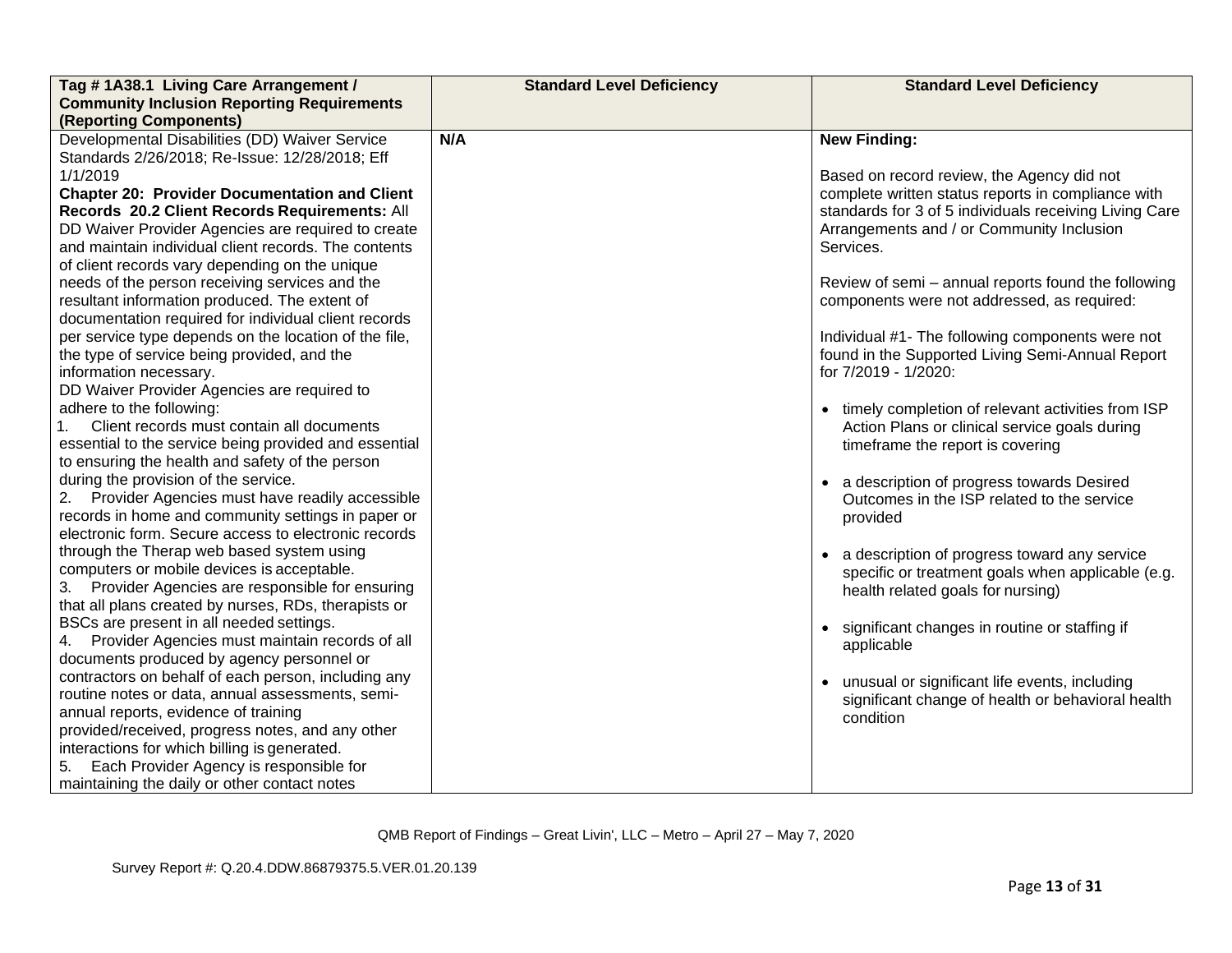| documenting the nature and frequency of service        | Individual #5- The following components were not    |
|--------------------------------------------------------|-----------------------------------------------------|
| delivery, as well as data tracking only for the        | found in the Supported Living Semi-Annual Report    |
| services provided by their agency.                     | for 5/2019 - 11/2019:                               |
| 6. The current Client File Matrix found in Appendix    |                                                     |
| A Client File Matrix details the minimum               | • timely completion of relevant activities from ISP |
| requirements for records to be stored in agency        |                                                     |
|                                                        | Action Plans or clinical service goals during       |
| office files, the delivery site, or with DSP while     | timeframe the report is covering                    |
| providing services in the community.                   |                                                     |
| All records pertaining to JCMs must be retained<br>7.  | • a description of progress towards Desired         |
| permanently and must be made available to DDSD         | Outcomes in the ISP related to the service          |
| upon request, upon the termination or expiration of a  | provided                                            |
| provider agreement, or upon provider withdrawal        |                                                     |
| from services.                                         | a description of progress toward any service        |
|                                                        | specific or treatment goals when applicable (e.g.   |
| <b>Chapter 19: Provider Reporting Requirements</b>     | health related goals for nursing)                   |
| 19.5 Semi-Annual Reporting: The semi-annual            |                                                     |
| report provides status updates to life circumstances,  | • significant changes in routine or staffing if     |
| health, and progress toward ISP goals and/or goals     | applicable                                          |
| related to professional and clinical services provided |                                                     |
| through the DD Waiver. This report is submitted to     |                                                     |
| the CM for review and may guide actions taken by       | unusual or significant life events, including       |
| the person's IDT if necessary. Semi-annual reports     | significant change of health or behavioral health   |
| may be requested by DDSD for QA activities.            | condition                                           |
| Semi-annual reports are required as follows:           |                                                     |
|                                                        | Individual #8- The following components were not    |
| 5. Semi-annual reports must contain at a minimum       | found in the Supported Living Semi-Annual Report    |
| written documentation of:                              | for 5/2019 - 11/2019:                               |
| a. the name of the person and date on each             |                                                     |
| page;                                                  | • timely completion of relevant activities from ISP |
| b. the timeframe that the report covers;               | Action Plans or clinical service goals during       |
| c. timely completion of relevant activities from       | timeframe the report is covering                    |
| ISP Action Plans or clinical service goals             |                                                     |
| during timeframe the report is covering;               | a description of progress towards Desired           |
| d. a description of progress towards Desired           | Outcomes in the ISP related to the service          |
| Outcomes in the ISP related to the service             | provided                                            |
| provided;                                              |                                                     |
| e. a description of progress toward any service        |                                                     |
| specific or treatment goals when applicable            | • a description of progress toward any service      |
| (e.g. health related goals for nursing);               | specific or treatment goals when applicable (e.g.   |
| f. significant changes in routine or staffing if       | health related goals for nursing)                   |
| applicable;                                            |                                                     |
|                                                        | • significant changes in routine or staffing if     |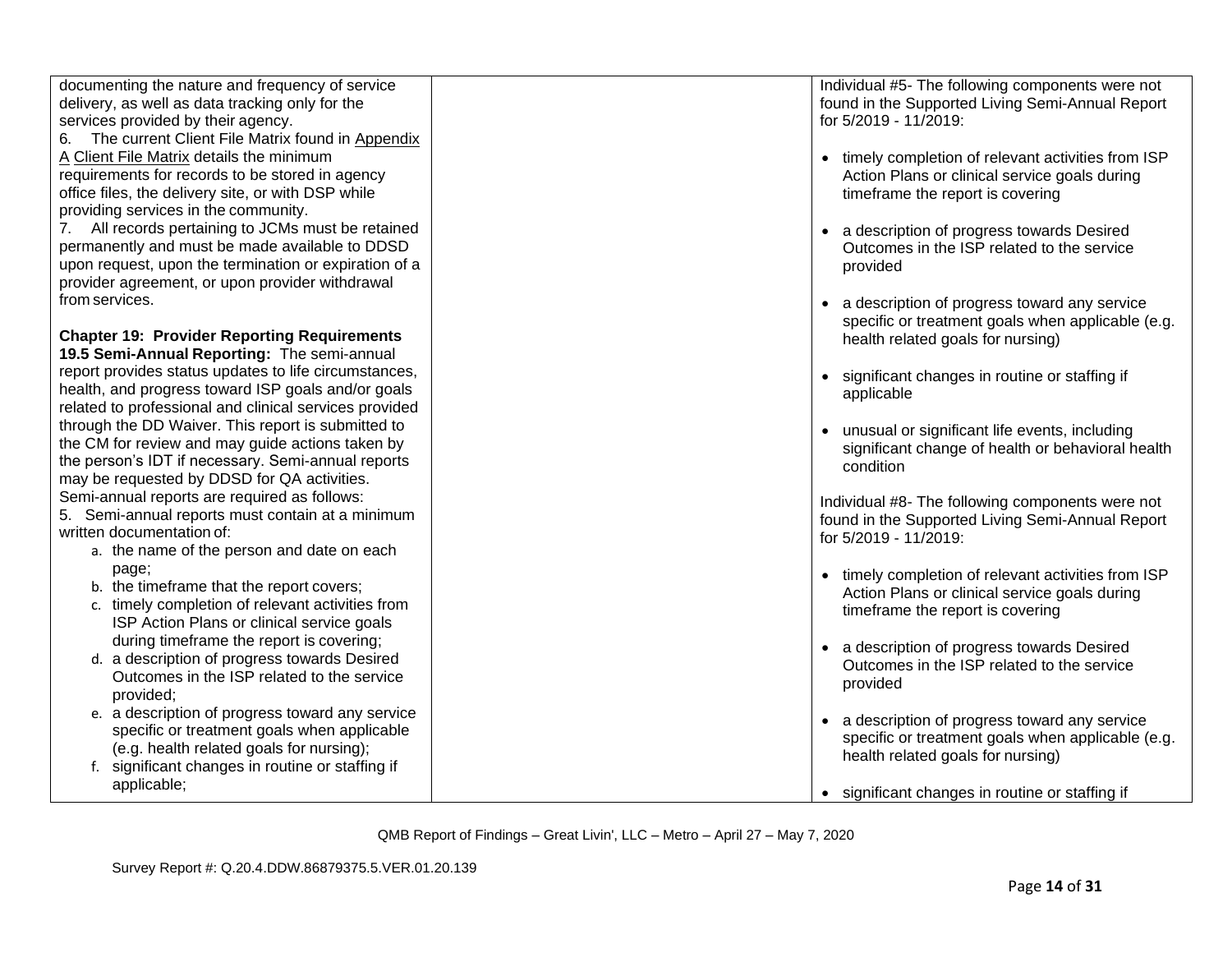| g. unusual or significant life events, including<br>significant change of health or behavioral<br>health condition; | applicable<br>• unusual or significant life events, including   |
|---------------------------------------------------------------------------------------------------------------------|-----------------------------------------------------------------|
| h. the signature of the agency staff responsible<br>for preparing the report; and                                   | significant change of health or behavioral health<br>condition. |
| i. any other required elements by service type<br>that are detailed in these standards.                             |                                                                 |
|                                                                                                                     |                                                                 |
|                                                                                                                     |                                                                 |
|                                                                                                                     |                                                                 |
|                                                                                                                     |                                                                 |
|                                                                                                                     |                                                                 |
|                                                                                                                     |                                                                 |
|                                                                                                                     |                                                                 |
|                                                                                                                     |                                                                 |
|                                                                                                                     |                                                                 |
|                                                                                                                     |                                                                 |
|                                                                                                                     |                                                                 |
|                                                                                                                     |                                                                 |
|                                                                                                                     |                                                                 |
|                                                                                                                     |                                                                 |
|                                                                                                                     |                                                                 |
|                                                                                                                     |                                                                 |
|                                                                                                                     |                                                                 |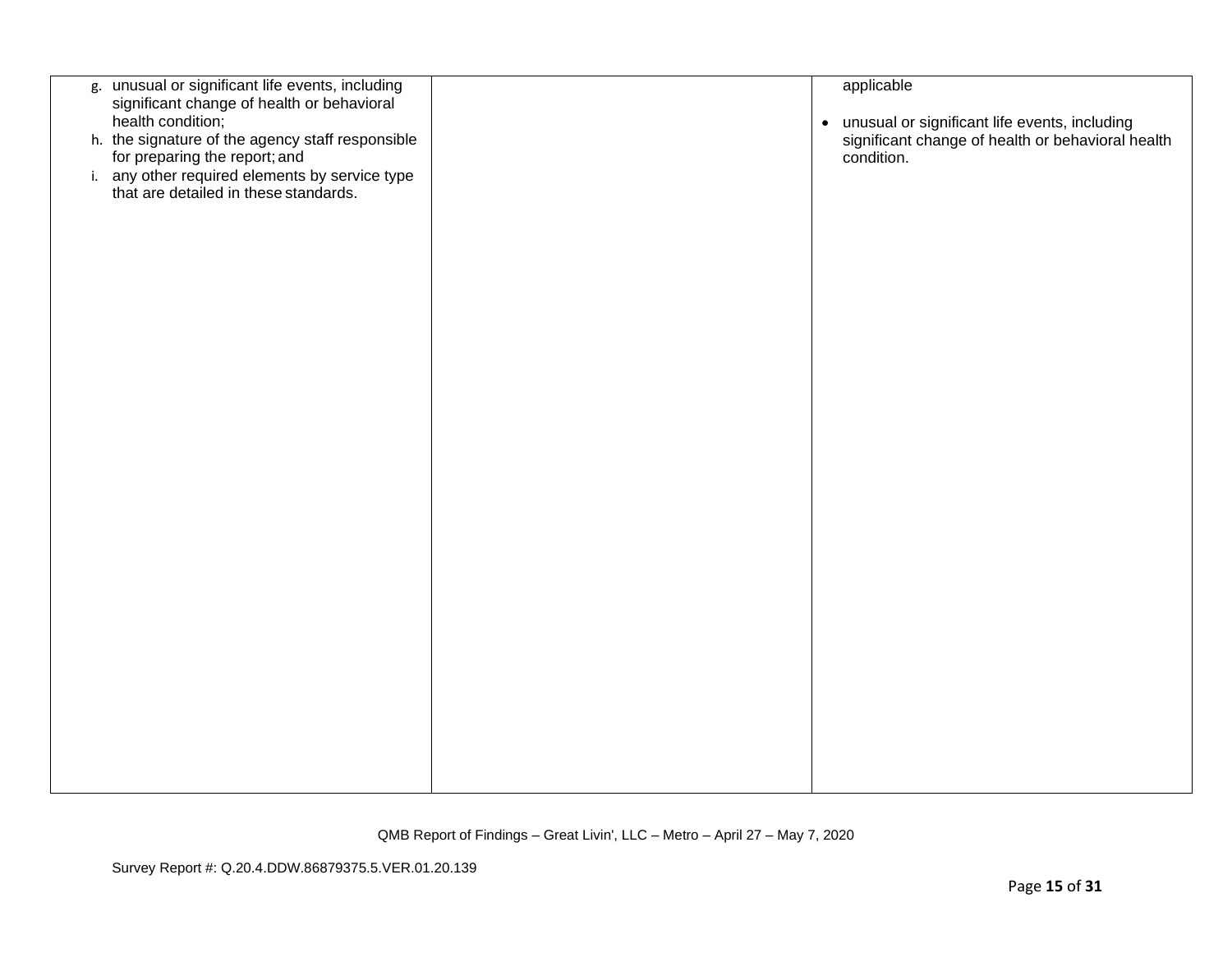| <b>Standard of Care</b>                                                                                                                                                                                                                                                                                        | <b>Routine Survey Deficiencies</b><br>October 11 - 17, 2019 | <b>Verification Survey New and Repeat Deficiencies</b><br>April 27 - May 7, 2020 |  |  |
|----------------------------------------------------------------------------------------------------------------------------------------------------------------------------------------------------------------------------------------------------------------------------------------------------------------|-------------------------------------------------------------|----------------------------------------------------------------------------------|--|--|
| Service Domain: Qualified Providers - The State monitors non-licensed/non-certified providers to assure adherence to waiver requirements. The State<br>implements its policies and procedures for verifying that provider training is conducted in accordance with State requirements and the approved waiver. |                                                             |                                                                                  |  |  |
| Tag #1A26 Consolidated On-line Registry                                                                                                                                                                                                                                                                        | <b>Standard Level Deficiency</b>                            | <b>Standard Level Deficiency</b>                                                 |  |  |
| <b>Employee Abuse Registry</b>                                                                                                                                                                                                                                                                                 |                                                             |                                                                                  |  |  |
| NMAC 7.1.12.8 - REGISTRY ESTABLISHED;                                                                                                                                                                                                                                                                          | Based on record review, the Agency did not                  | <b>New/Repeat Finding:</b>                                                       |  |  |
| PROVIDER INQUIRY REQUIRED: Upon the                                                                                                                                                                                                                                                                            | maintain documentation in the employee's personnel          |                                                                                  |  |  |
| effective date of this rule, the department has                                                                                                                                                                                                                                                                | records that evidenced inquiry into the Employee            | Based on record review, the Agency did not                                       |  |  |
| established and maintains an accurate and complete                                                                                                                                                                                                                                                             | Abuse Registry prior to employment for 19 of 54             | maintain documentation in the employee's personnel                               |  |  |
| electronic registry that contains the name, date of                                                                                                                                                                                                                                                            | Agency Personnel.                                           | records that evidenced inquiry into the Employee                                 |  |  |
| birth, address, social security number, and other                                                                                                                                                                                                                                                              |                                                             | Abuse Registry prior to employment for 8 of 49                                   |  |  |
| appropriate identifying information of all persons                                                                                                                                                                                                                                                             | The following Agency Personnel records                      | Agency Personnel.                                                                |  |  |
| who, while employed by a provider, have been                                                                                                                                                                                                                                                                   | contained evidence that indicated the Employee              |                                                                                  |  |  |
| determined by the department, as a result of an                                                                                                                                                                                                                                                                | Abuse Registry check was completed after hire:              | The following Agency Personnel records                                           |  |  |
| investigation of a complaint, to have engaged in a                                                                                                                                                                                                                                                             |                                                             | contained evidence that indicated the Employee                                   |  |  |
| substantiated registry-referred incident of abuse,                                                                                                                                                                                                                                                             | <b>Direct Support Personnel (DSP):</b>                      | Abuse Registry check was completed after hire:                                   |  |  |
| neglect or exploitation of a person receiving care or                                                                                                                                                                                                                                                          | $\bullet$ #500 - Date of hire 7/18/2018, completed          |                                                                                  |  |  |
| services from a provider. Additions and updates to                                                                                                                                                                                                                                                             | 7/24/2018.                                                  | <b>Direct Support Personnel (DSP):</b>                                           |  |  |
| the registry shall be posted no later than two (2)                                                                                                                                                                                                                                                             |                                                             | $\bullet$ #563 - Date of hire 2/20/2020, completed                               |  |  |
| business days following receipt. Only department                                                                                                                                                                                                                                                               | $\bullet$ #501 - Date of hire 8/28/2019, completed          | 2/24/2020.                                                                       |  |  |
| staff designated by the custodian may access,                                                                                                                                                                                                                                                                  | 10/17/2019.                                                 |                                                                                  |  |  |
| maintain and update the data in the registry.                                                                                                                                                                                                                                                                  |                                                             | $\bullet$ #566 - Date of hire 3/20/2020, completed                               |  |  |
| A. Provider requirement to inquire of registry. A                                                                                                                                                                                                                                                              | $\bullet$ #504 - Date of hire 4/22/2019, completed          | 3/23/2020.                                                                       |  |  |
| provider, prior to employing or contracting with an                                                                                                                                                                                                                                                            | 5/13/2019.                                                  |                                                                                  |  |  |
| employee, shall inquire of the registry whether the                                                                                                                                                                                                                                                            |                                                             | $\bullet$ #567 – Date of hire 1/16/2020, completed                               |  |  |
| individual under consideration for employment or                                                                                                                                                                                                                                                               | • #505 - Date of hire 7/1/2019, completed 7/3/2019.         | 1/22/2020.                                                                       |  |  |
| contracting is listed on the registry.                                                                                                                                                                                                                                                                         |                                                             |                                                                                  |  |  |
| B. Prohibited employment. A provider may not                                                                                                                                                                                                                                                                   | $\bullet$ #506 - Date of hire 7/26/2019, completed          | $\bullet$ #569 - Date of hire 3/20/2020, completed                               |  |  |
| employ or contract with an individual to be an                                                                                                                                                                                                                                                                 | 10/16/2019.                                                 | 3/24/2020.                                                                       |  |  |
| employee if the individual is listed on the registry as                                                                                                                                                                                                                                                        |                                                             |                                                                                  |  |  |
| having a substantiated registry-referred incident of                                                                                                                                                                                                                                                           | $\bullet$ #510 - Date of hire 3/19/2019, completed          | $\bullet$ #570 – Date of hire 12/23/2019, completed                              |  |  |
| abuse, neglect or exploitation of a person receiving                                                                                                                                                                                                                                                           | 10/17/2019.                                                 | 12/26/2019.                                                                      |  |  |
| care or services from a provider.                                                                                                                                                                                                                                                                              |                                                             |                                                                                  |  |  |
| C. Applicant's identifying information required.                                                                                                                                                                                                                                                               | $\bullet$ #511 - Date of hire 1/14/2019, completed          | $\bullet$ #571 - Date of hire 3/17/2020, completed                               |  |  |
| In making the inquiry to the registry prior to                                                                                                                                                                                                                                                                 | 2/08/2019.                                                  | 3/18/2020.                                                                       |  |  |
| employing or contracting with an employee, the                                                                                                                                                                                                                                                                 |                                                             |                                                                                  |  |  |
| provider shall use identifying information concerning                                                                                                                                                                                                                                                          | $\bullet$ #517 - Date of hire 8/26/2019, completed          | $\bullet$ #574 - Date of hire 4/2/2020, completed                                |  |  |
| the individual under consideration for employment or                                                                                                                                                                                                                                                           | 8/27/2019.                                                  | 4/6/2020.                                                                        |  |  |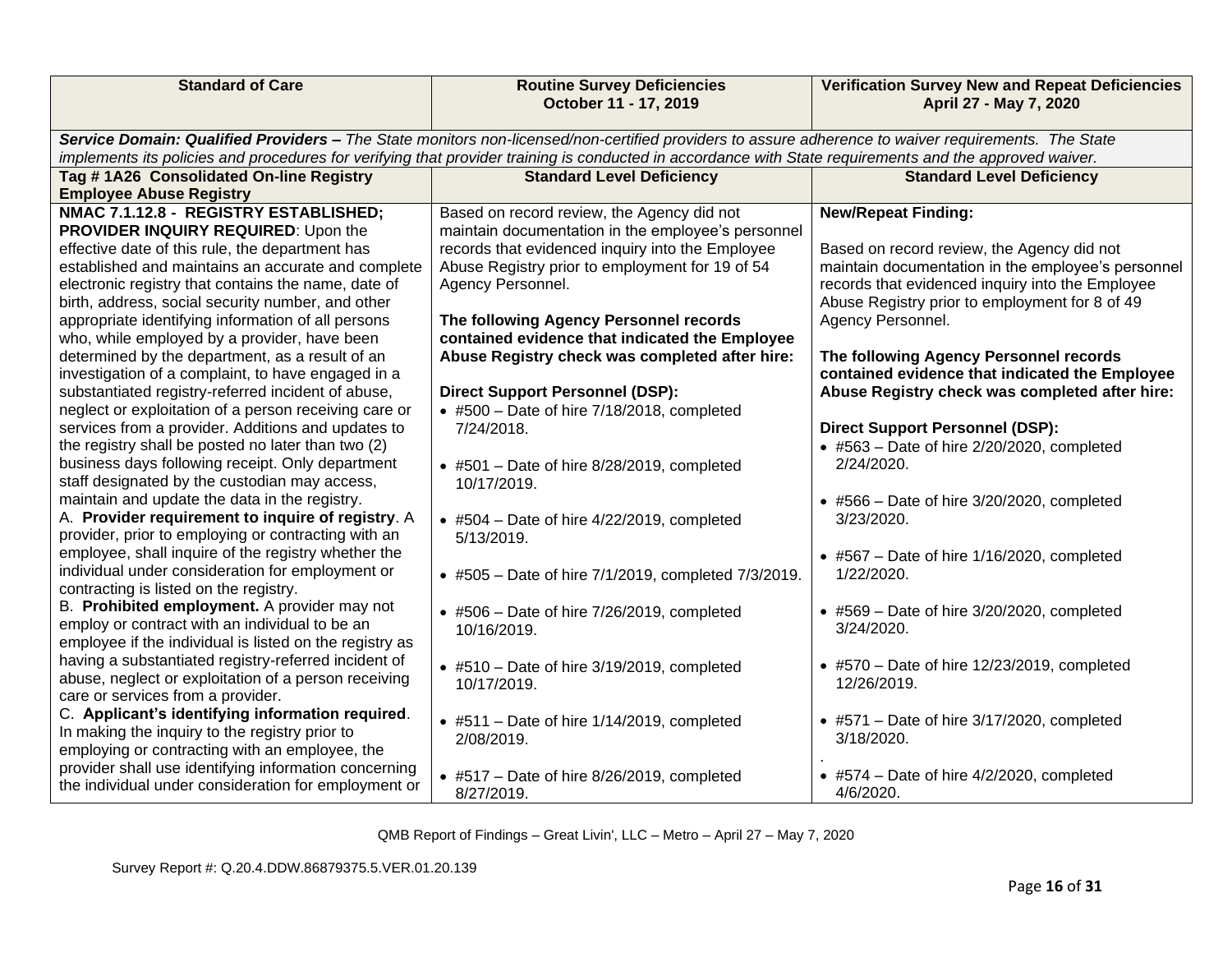| contracting sufficient to reasonably and completely<br>search the registry, including the name, address,<br>date of birth, social security number, and other<br>appropriate identifying information required by the<br>registry.<br>D. Documentation of inquiry to registry. The<br>provider shall maintain documentation in the<br>employee's personnel or employment records that<br>evidences the fact that the provider made an inquiry<br>to the registry concerning that employee prior to<br>employment. Such documentation must include<br>evidence, based on the response to such inquiry<br>received from the custodian by the provider, that the<br>employee was not listed on the registry as having a<br>substantiated registry-referred incident of abuse,<br>neglect or exploitation.<br>E. Documentation for other staff. With respect to<br>all employed or contracted individuals providing<br>direct care who are licensed health care<br>professionals or certified nurse aides, the provider<br>shall maintain documentation reflecting the<br>individual's current licensure as a health care<br>professional or current certification as a nurse aide.<br>F. Consequences of noncompliance. The<br>department or other governmental agency having<br>regulatory enforcement authority over a provider<br>may sanction a provider in accordance with<br>applicable law if the provider fails to make an<br>appropriate and timely inquiry of the registry, or fails<br>to maintain evidence of such inquiry, in connection<br>with the hiring or contracting of an employee; or for<br>employing or contracting any person to work as an<br>employee who is listed on the registry. Such<br>sanctions may include a directed plan of correction,<br>civil monetary penalty not to exceed five thousand<br>dollars (\$5000) per instance, or termination or non-<br>renewal of any contract with the department or other<br>governmental agency. | $\bullet$ #520 - Date of hire 5/26/2018, completed<br>6/07/2018.<br>$\bullet$ #523 – Date of hire 10/1/2019, completed<br>10/16/2019.<br>$\bullet$ #522 - Date of hire 4/22/2019, completed<br>5/17/2019.<br>$\bullet$ #525 - Date of hire 1/14/2019, completed<br>1/24/2019.<br>$\bullet$ #526 - Date of hire 9/5/2019, completed<br>10/17/2019.<br>• #529 - Date of hire 5/18/2018, completed<br>10/17/2019.<br>$\bullet$ #542 - Date of hire 5/8/2019, completed<br>5/10/2019.<br>$\bullet$ #550 - Date of hire 10/3/2019, completed<br>10/17/2019.<br>$\bullet$ #551 - Date of hire 9/10/2019, completed<br>10/17/2019.<br>$\bullet$ #552 - Date of hire 9/26/2019, completed<br>10/07/2019.<br>$\bullet$ #553 - Date of hire 8/26/2019, completed<br>8/27/2019. | $\bullet$ #577 – Date of hire 10/9/2019, completed<br>10/17/2019 |
|-----------------------------------------------------------------------------------------------------------------------------------------------------------------------------------------------------------------------------------------------------------------------------------------------------------------------------------------------------------------------------------------------------------------------------------------------------------------------------------------------------------------------------------------------------------------------------------------------------------------------------------------------------------------------------------------------------------------------------------------------------------------------------------------------------------------------------------------------------------------------------------------------------------------------------------------------------------------------------------------------------------------------------------------------------------------------------------------------------------------------------------------------------------------------------------------------------------------------------------------------------------------------------------------------------------------------------------------------------------------------------------------------------------------------------------------------------------------------------------------------------------------------------------------------------------------------------------------------------------------------------------------------------------------------------------------------------------------------------------------------------------------------------------------------------------------------------------------------------------------------------------------------------------------------------------------------------------------------|----------------------------------------------------------------------------------------------------------------------------------------------------------------------------------------------------------------------------------------------------------------------------------------------------------------------------------------------------------------------------------------------------------------------------------------------------------------------------------------------------------------------------------------------------------------------------------------------------------------------------------------------------------------------------------------------------------------------------------------------------------------------|------------------------------------------------------------------|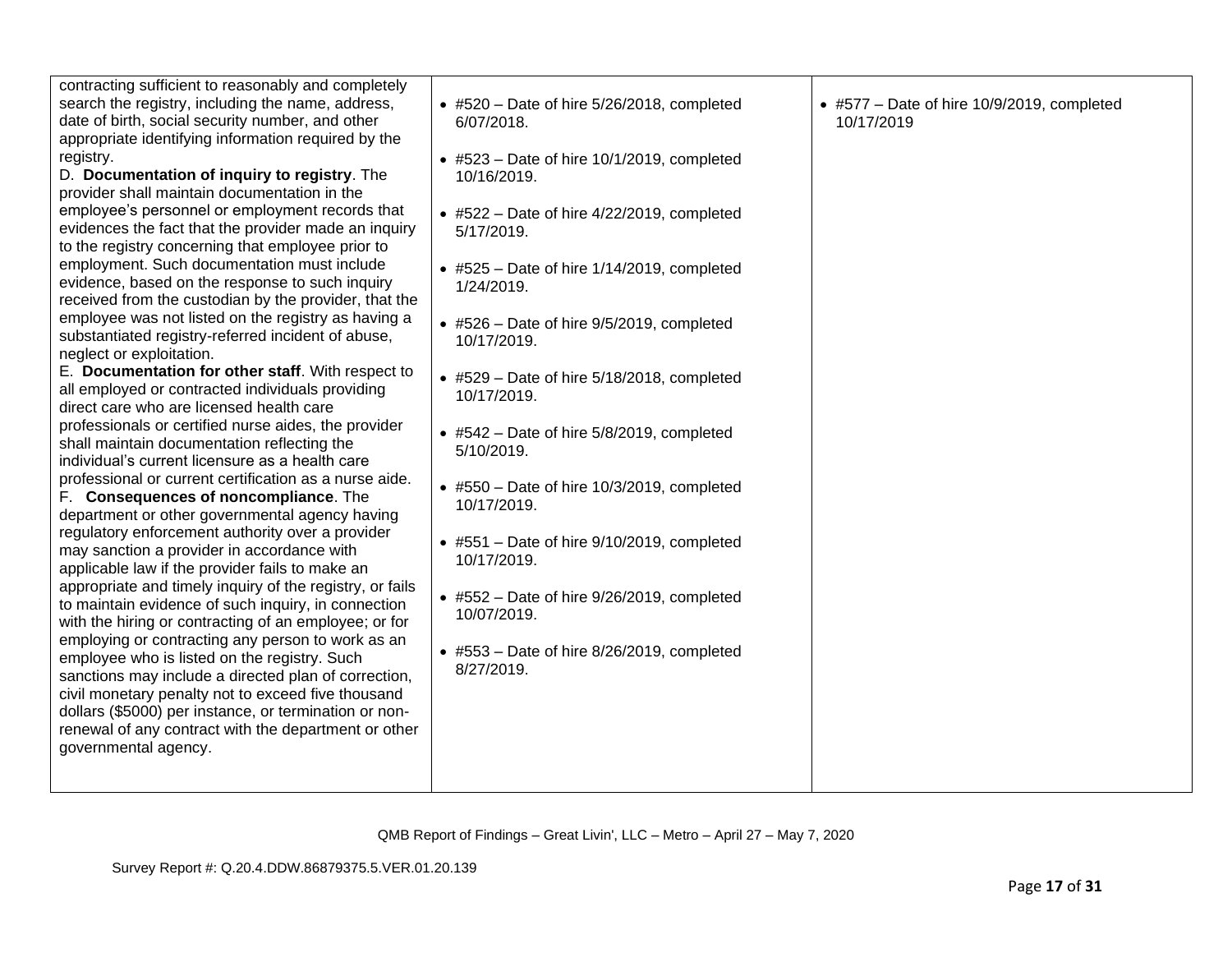|                                                                                                                                                                                                                                                                                                                                                                                                                                                                                                                                                                                                                                                                                                                                                                                                                                                                                                                                                                                                                                                                                                                                                                                                                                                                       | Service Domain: Health and Welfare - The state, on an ongoing basis, identifies, addresses and seeks to prevent occurrences of abuse, neglect and<br>exploitation. Individuals shall be afforded their basic human rights. The provider supports individuals to access needed healthcare services in a timely manner.<br><b>Condition of Participation Level Deficiency</b>                                                                                                                                                                                                                                                                                                                                                                                                                                                                                |                                                                                                                                                                                                                                                                                                                                                                                                                                                                                                                                                                                                                                                                                                                                                                                                                                  |
|-----------------------------------------------------------------------------------------------------------------------------------------------------------------------------------------------------------------------------------------------------------------------------------------------------------------------------------------------------------------------------------------------------------------------------------------------------------------------------------------------------------------------------------------------------------------------------------------------------------------------------------------------------------------------------------------------------------------------------------------------------------------------------------------------------------------------------------------------------------------------------------------------------------------------------------------------------------------------------------------------------------------------------------------------------------------------------------------------------------------------------------------------------------------------------------------------------------------------------------------------------------------------|------------------------------------------------------------------------------------------------------------------------------------------------------------------------------------------------------------------------------------------------------------------------------------------------------------------------------------------------------------------------------------------------------------------------------------------------------------------------------------------------------------------------------------------------------------------------------------------------------------------------------------------------------------------------------------------------------------------------------------------------------------------------------------------------------------------------------------------------------------|----------------------------------------------------------------------------------------------------------------------------------------------------------------------------------------------------------------------------------------------------------------------------------------------------------------------------------------------------------------------------------------------------------------------------------------------------------------------------------------------------------------------------------------------------------------------------------------------------------------------------------------------------------------------------------------------------------------------------------------------------------------------------------------------------------------------------------|
|                                                                                                                                                                                                                                                                                                                                                                                                                                                                                                                                                                                                                                                                                                                                                                                                                                                                                                                                                                                                                                                                                                                                                                                                                                                                       |                                                                                                                                                                                                                                                                                                                                                                                                                                                                                                                                                                                                                                                                                                                                                                                                                                                            |                                                                                                                                                                                                                                                                                                                                                                                                                                                                                                                                                                                                                                                                                                                                                                                                                                  |
| Tag #1A09 Medication Delivery Routine                                                                                                                                                                                                                                                                                                                                                                                                                                                                                                                                                                                                                                                                                                                                                                                                                                                                                                                                                                                                                                                                                                                                                                                                                                 |                                                                                                                                                                                                                                                                                                                                                                                                                                                                                                                                                                                                                                                                                                                                                                                                                                                            | <b>Condition of Participation Level Deficiency</b>                                                                                                                                                                                                                                                                                                                                                                                                                                                                                                                                                                                                                                                                                                                                                                               |
| <b>Medication Administration</b><br>Developmental Disabilities (DD) Waiver Service<br>Standards 2/26/2018; Re-Issue: 12/28/2018; Eff<br>1/1/2019<br><b>Chapter 20: Provider Documentation and Client</b><br><b>Records 20.6 Medication Administration Record</b><br>(MAR): A current Medication Administration<br>Record (MAR) must be maintained in all settings<br>where medications or treatments are delivered.<br>Family Living Providers may opt not to use MARs if<br>they are the sole provider who supports the person<br>with medications or treatments. However, if there<br>are services provided by unrelated DSP, ANS for<br>Medication Oversight must be budgeted, and a MAR<br>must be created and used by the DSP.<br>Primary and Secondary Provider Agencies are<br>responsible for:<br>1. Creating and maintaining either an<br>electronic or paper MAR in their service<br>setting. Provider Agencies may use the MAR<br>in Therap but are not mandated to do so.<br>2. Continually communicating any changes<br>about medications and treatments between<br>Provider Agencies to assure health and safety.<br>7. Including the following on the MAR:<br>a. The name of the person, a transcription of<br>the physician's or licensed health care | After an analysis of the evidence it has been<br>determined there is a significant potential for a<br>negative outcome to occur.<br>Medication Administration Records (MAR) were<br>reviewed for the months of September and October<br>2019.<br>Based on record review, 4 of 8 individuals had<br>Medication Administration Records (MAR), which<br>contained missing medications entries and/or other<br>errors:<br>Individual #1<br>October 2019<br><b>Medication Administration Records contained</b><br>missing entries. No documentation found<br>indicating reason for missing entries:<br>• Fluticasone Prop 50 mcg (1 spray in each nostril<br>twice daily) - Blank 10/1 (8:00 am) & 10/1 - 4<br>$(8:00 \text{ pm})$<br>Individual #3<br>September 2019<br>Medication Administration Records contained<br>missing entries. No documentation found | <b>New/Repeat Finding:</b><br>After an analysis of the evidence it has been<br>determined there is a significant potential for a<br>negative outcome to occur.<br>Medication Administration Records (MAR) were<br>reviewed for the months March 2020<br>Based on record review, 3 of 5 individuals had<br>Medication Administration Records (MAR), which<br>contained missing medications entries and/or other<br>errors:<br>Individual #1<br><b>March 2020</b><br>Medication Administration Records contained<br>missing entries. No documentation found<br>indicating reason for missing entries:<br>• Ibuprofen 800 mg (3 times daily) – Blank $3/13$ –<br>31 (8 am), $3/12 - 31$ (2 pm), $3/12 - 31$ (8 pm)<br>• Melatonin 3 mg (1 time daily) - Blank<br>$3/1 - 11$ (8 pm)<br>Medication Administration Records contain the |
| provider's orders including the brand and<br>generic names for all ordered routine and<br>PRN medications or treatments, and the                                                                                                                                                                                                                                                                                                                                                                                                                                                                                                                                                                                                                                                                                                                                                                                                                                                                                                                                                                                                                                                                                                                                      | indicating reason for missing entries:<br>• Melatonin 3 mg (1 time daily) – Blank $9/1 - 30$<br>$(8:00 \text{ PM})$                                                                                                                                                                                                                                                                                                                                                                                                                                                                                                                                                                                                                                                                                                                                        | following medications. No Physician's Orders were<br>found for the following medications:<br>• Melatonin 3 mg (1 time daily)                                                                                                                                                                                                                                                                                                                                                                                                                                                                                                                                                                                                                                                                                                     |
| diagnoses for which the medications or<br>treatments are prescribed;<br>b. The prescribed dosage, frequency and<br>method or route of administration; times<br>and dates of administration for all ordered                                                                                                                                                                                                                                                                                                                                                                                                                                                                                                                                                                                                                                                                                                                                                                                                                                                                                                                                                                                                                                                            | October 2019<br>Medication Administration Records contained<br>missing entries. No documentation found<br>indicating reason for missing entries:                                                                                                                                                                                                                                                                                                                                                                                                                                                                                                                                                                                                                                                                                                           | • Reclipsen 28 Day (1 time daily)<br>Individual #3<br>March 2020                                                                                                                                                                                                                                                                                                                                                                                                                                                                                                                                                                                                                                                                                                                                                                 |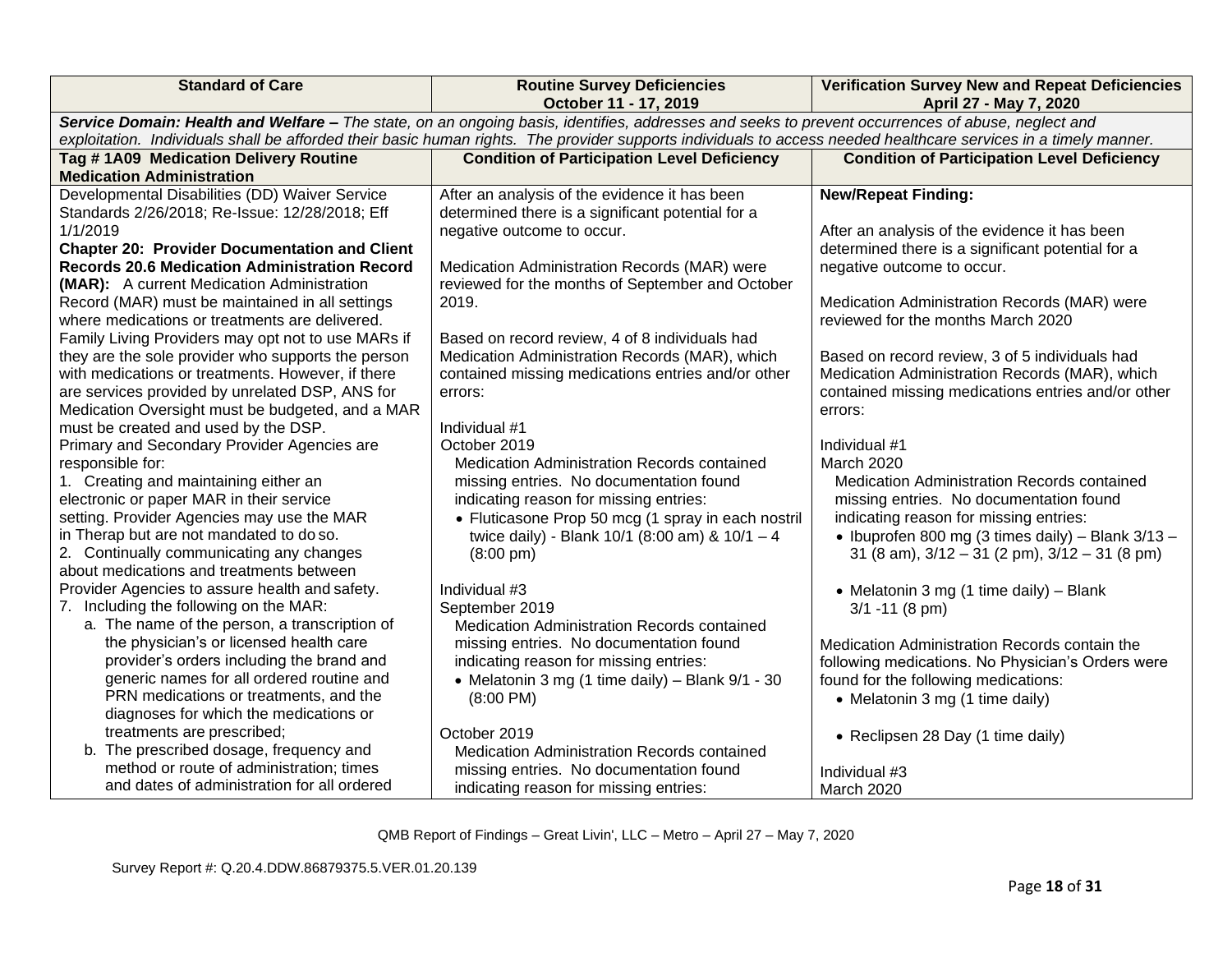| routine or PRN prescriptions or treatments;        | • Melatonin 3 mg (1 time daily) – Blank $10/1 - 15$ | Medication Administration Records contained        |
|----------------------------------------------------|-----------------------------------------------------|----------------------------------------------------|
| over the counter (OTC) or "comfort"                | $(8:00 \text{ PM})$                                 | missing entries. No documentation found            |
| medications or treatments and all self-            |                                                     | indicating reason for missing entries:             |
| selected herbal or vitamin therapy;                | Individual #6                                       | • Vitamin D3 1,000 (1 time daily) - Blank 3/16, 29 |
| c. Documentation of all time limited or            | September 2019                                      | $(8 am)$ .                                         |
| discontinued medications or treatments;            | Medication Administration Records contained         |                                                    |
| d. The initials of the individual administering    | missing entry. No documentation found indicating    | Individual #6                                      |
| or assisting with the medication delivery          | reason for missing entry:                           | March 2020                                         |
| and a signature page or electronic record          | • Zolpidem Tartrate 10 mg $\frac{1}{2}$ by mouth at | Medication Administration Records contained        |
| that designates the full name                      | bedtime) - Blank 9/30 (8:00 PM)                     | missing entries. No documentation found            |
| corresponding to the initials;                     |                                                     | indicating reason for missing entries:             |
| e. Documentation of refused, missed, or held       | Individual #7                                       | • Earwax Treatment Drops 6.5% (1 time daily) $-$   |
| medications or treatments;                         | September 2019                                      | Blank 3/30 (8 am).                                 |
| Documentation of any allergic                      | Physician's Orders indicated the following          |                                                    |
| reaction that occurred due to                      | medication were to be given. The following          |                                                    |
| medication or treatments; and                      | Medications were not documented on the              |                                                    |
| g. For PRN medications or treatments:              | <b>Medication Administration Records:</b>           |                                                    |
| i. instructions for the use of the PRN             | • Clindamycin 1% lotion (2 times daily).            |                                                    |
| medication or treatment which must include         |                                                     |                                                    |
| observable signs/symptoms or                       | Medication Administration Records contain the       |                                                    |
| circumstances in which the medication or           | following medications. No Physician's Orders were   |                                                    |
| treatment is to be used and the number of          | found for the following medications:                |                                                    |
| doses that may be used in a 24-hour                | • Trazadone 50mg (1 time daily)                     |                                                    |
| period;                                            |                                                     |                                                    |
| ii. clear documentation that the DSP               |                                                     |                                                    |
| contacted the agency nurse prior to                |                                                     |                                                    |
| assisting with the medication or                   |                                                     |                                                    |
| treatment, unless the DSP is a Family              |                                                     |                                                    |
| Living Provider related by affinity of             |                                                     |                                                    |
| consanguinity; and                                 |                                                     |                                                    |
| iii. documentation of the effectiveness of         |                                                     |                                                    |
| the PRN medication or treatment.                   |                                                     |                                                    |
|                                                    |                                                     |                                                    |
| <b>Chapter 10 Living Care Arrangements</b>         |                                                     |                                                    |
| 10.3.4 Medication Assessment and Delivery:         |                                                     |                                                    |
| Living Supports Provider Agencies must support and |                                                     |                                                    |
| comply with:                                       |                                                     |                                                    |
| 1. the processes identified in the DDSD AWMD       |                                                     |                                                    |
| training;                                          |                                                     |                                                    |
| 2. the nursing and DSP functions identified in     |                                                     |                                                    |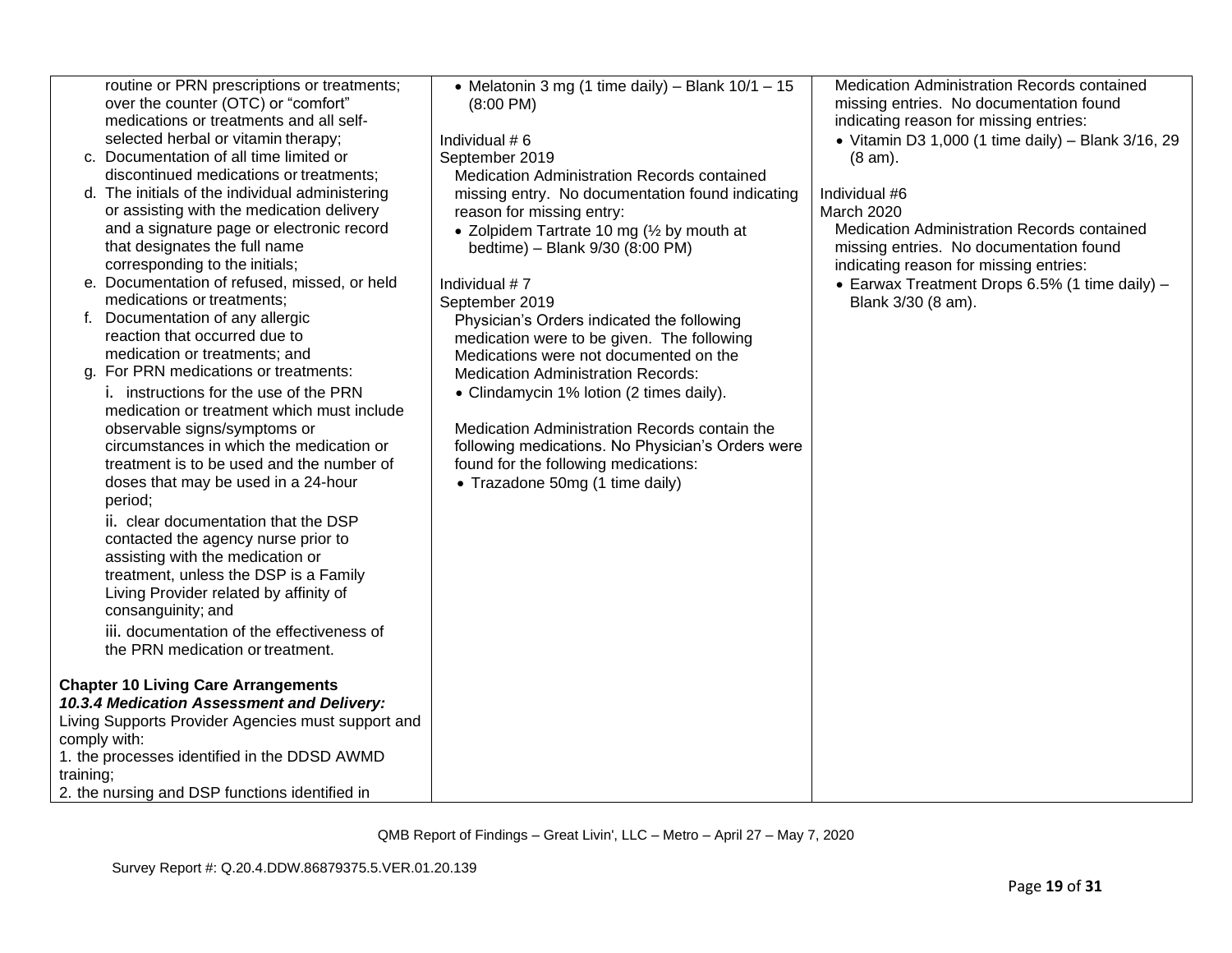| the Chapter 13.3 Part 2- Adult Nursing            |  |
|---------------------------------------------------|--|
| Services;                                         |  |
| 3. all Board of Pharmacy regulations as noted in  |  |
| Chapter 16.5 Board of Pharmacy; and               |  |
| 4. documentation requirements in a                |  |
| Medication Administration Record (MAR) as         |  |
| described in Chapter 20.6 Medication              |  |
| Administration Record (MAR).                      |  |
|                                                   |  |
| NMAC 16.19.11.8 MINIMUM STANDARDS:                |  |
| A. MINIMUM STANDARDS FOR THE                      |  |
| DISTRIBUTION, STORAGE, HANDLING AND               |  |
| <b>RECORD KEEPING OF DRUGS:</b>                   |  |
| (d) The facility shall have a Medication          |  |
| Administration Record (MAR) documenting           |  |
| medication administered to residents, including   |  |
| over-the-counter medications. This                |  |
| documentation shall include:                      |  |
| Name of resident;<br>(i)                          |  |
| Date given;<br>(ii)                               |  |
| Drug product name;<br>(iii)                       |  |
| Dosage and form;<br>(iv)                          |  |
| Strength of drug;<br>(v)                          |  |
| Route of administration;<br>(vi)                  |  |
| (vii) How often medication is to be taken;        |  |
| (viii) Time taken and staff initials;             |  |
| (ix) Dates when the medication is discontinued    |  |
| or changed;                                       |  |
| The name and initials of all staff<br>(x)         |  |
| administering medications.                        |  |
|                                                   |  |
| <b>Model Custodial Procedure Manual</b>           |  |
| <b>D. Administration of Drugs</b>                 |  |
| Unless otherwise stated by practitioner, patients |  |
| will not be allowed to administer their own       |  |
| medications.                                      |  |
| Document the practitioner's order authorizing the |  |
| self-administration of medications.               |  |
|                                                   |  |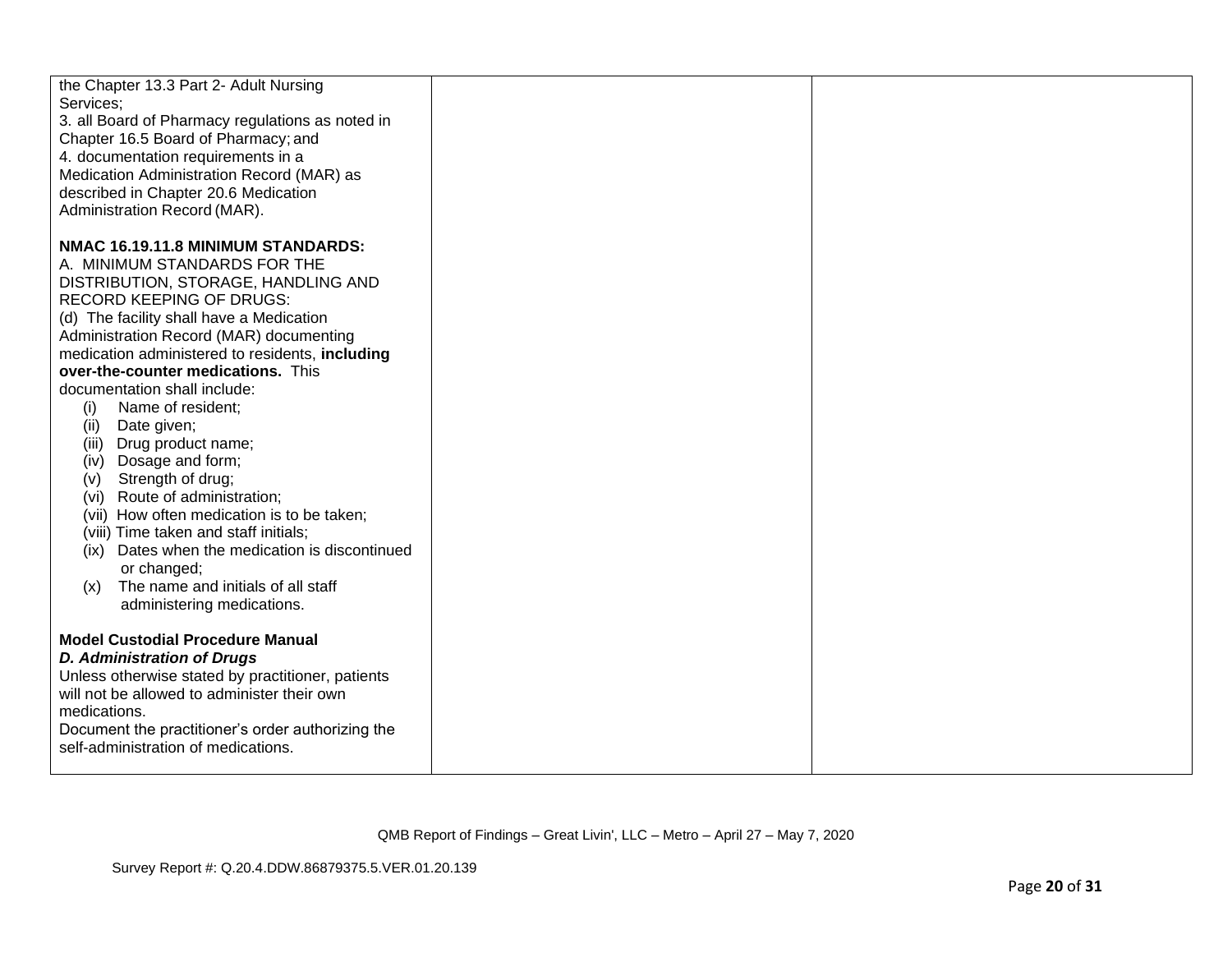| All PRN (As needed) medications shall have<br>complete detail instructions regarding the<br>administering of the medication. This shall include:<br>$\triangleright$ symptoms that indicate the use of the<br>medication,<br>$\triangleright$ exact dosage to be used, and<br>the exact amount to be used in a 24-hour<br>➤<br>period. |  |
|----------------------------------------------------------------------------------------------------------------------------------------------------------------------------------------------------------------------------------------------------------------------------------------------------------------------------------------|--|
|                                                                                                                                                                                                                                                                                                                                        |  |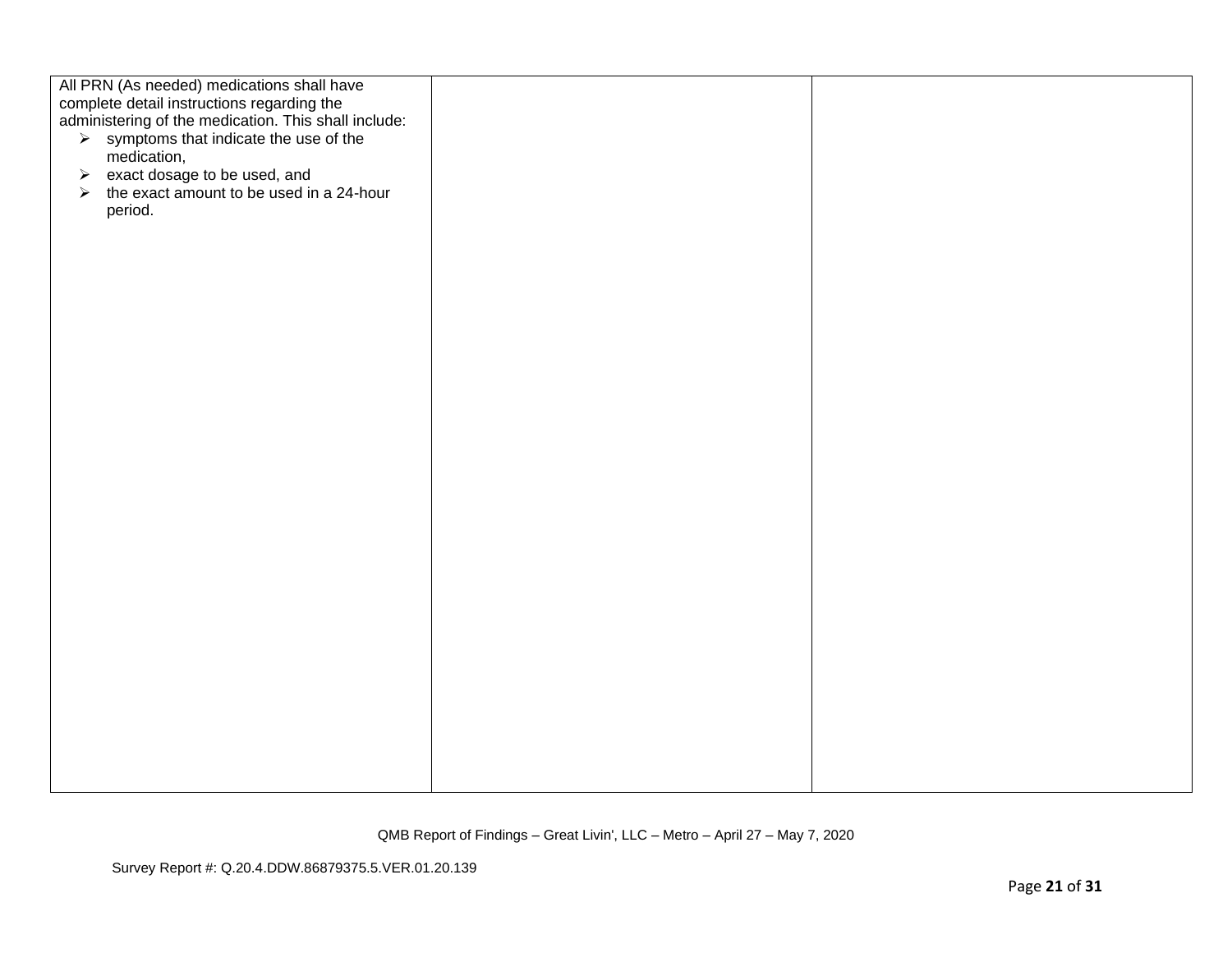| Tag #1A09.1 Medication Delivery PRN<br><b>Medication Administration</b> | <b>Condition of Participation Level Deficiency</b> | <b>Condition of Participation Level Deficiency</b> |  |
|-------------------------------------------------------------------------|----------------------------------------------------|----------------------------------------------------|--|
| Developmental Disabilities (DD) Waiver Service                          | N/A                                                | <b>New Finding:</b>                                |  |
| Standards 2/26/2018; Re-Issue: 12/28/2018; Eff                          |                                                    |                                                    |  |
| 1/1/2019                                                                |                                                    | After an analysis of the evidence it has been      |  |
| <b>Chapter 20: Provider Documentation and Client</b>                    |                                                    | determined there is a significant potential for a  |  |
| <b>Records 20.6 Medication Administration Record</b>                    |                                                    | negative outcome to occur.                         |  |
| (MAR): A current Medication Administration                              |                                                    |                                                    |  |
| Record (MAR) must be maintained in all settings                         |                                                    | Medication Administration Records (MAR) were       |  |
| where medications or treatments are delivered.                          |                                                    | reviewed for the month of March 2020.              |  |
| Family Living Providers may opt not to use MARs if                      |                                                    |                                                    |  |
| they are the sole provider who supports the person                      |                                                    | Based on record review, 3 of 5 individuals had PRN |  |
| with medications or treatments. However, if there                       |                                                    | Medication Administration Records (MAR), which     |  |
| are services provided by unrelated DSP, ANS for                         |                                                    | contained missing elements as required by          |  |
| Medication Oversight must be budgeted, and a MAR                        |                                                    | standard:                                          |  |
| must be created and used by the DSP.                                    |                                                    |                                                    |  |
| Primary and Secondary Provider Agencies are                             |                                                    | Individual #1                                      |  |
| responsible for:                                                        |                                                    | March 2020                                         |  |
| 1. Creating and maintaining either an                                   |                                                    | Physician's Orders indicated the following         |  |
| electronic or paper MAR in their service                                |                                                    | medication were to be given. The following         |  |
| setting. Provider Agencies may use the MAR                              |                                                    | Medications were not documented on the             |  |
| in Therap, but are not mandated to do so.                               |                                                    | <b>Medication Administration Records:</b>          |  |
| 2. Continually communicating any changes                                |                                                    | • Acetaminophen 325 mg, 500 mg, or 650 mg          |  |
| about medications and treatments between                                |                                                    | (PRN)                                              |  |
| Provider Agencies to assure health and safety.                          |                                                    |                                                    |  |
| 7. Including the following on the MAR:                                  |                                                    | • Advil (Ibuprofen) 200 mg (PRN)                   |  |
| a. The name of the person, a transcription of                           |                                                    |                                                    |  |
| the physician's or licensed health care                                 |                                                    | • Benadryl 25 mg (PRN)                             |  |
| provider's orders including the brand and                               |                                                    |                                                    |  |
| generic names for all ordered routine and                               |                                                    | • Calmoseptine Ointment or Desitin (PRN)           |  |
| PRN medications or treatments, and the                                  |                                                    |                                                    |  |
| diagnoses for which the medications or                                  |                                                    | • Cough Drops (PRN)                                |  |
| treatments are prescribed;                                              |                                                    |                                                    |  |
| b. The prescribed dosage, frequency and                                 |                                                    | • Enema (PRN)                                      |  |
| method or route of administration; times                                |                                                    |                                                    |  |
| and dates of administration for all ordered                             |                                                    | • Epi Pen (Epinephrine Auto Injector) (PRN)        |  |
| routine or PRN prescriptions or treatments;                             |                                                    |                                                    |  |
| over the counter (OTC) or "comfort"                                     |                                                    | • Imodium (Loperamide) 2 mg (PRN)                  |  |
| medications or treatments and all self-                                 |                                                    |                                                    |  |
| selected herbal or vitamin therapy;                                     |                                                    | • Milk of Magnesia 1200 mg/15mL (PRN)              |  |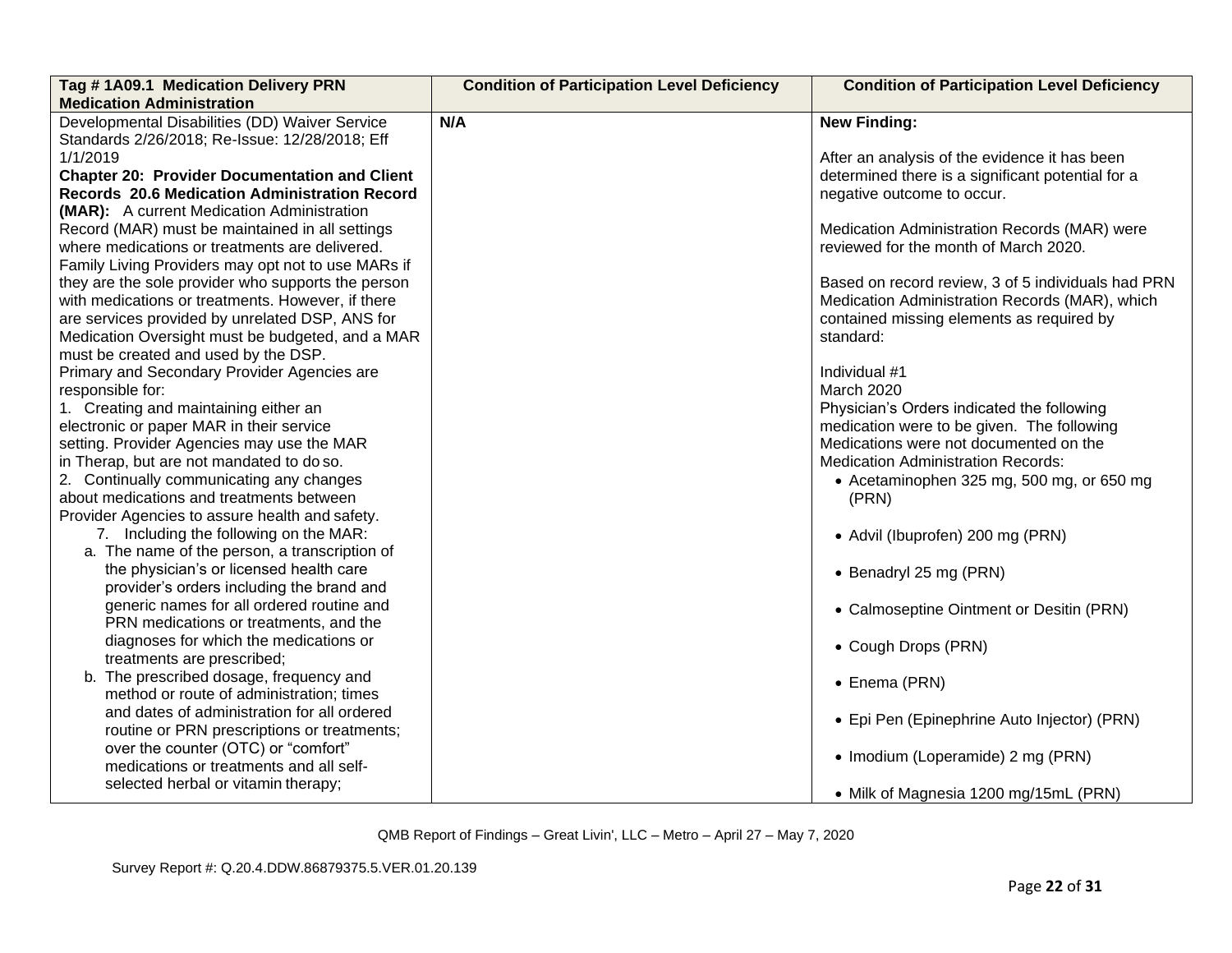| c. Documentation of all time limited or                                                 |                                              |
|-----------------------------------------------------------------------------------------|----------------------------------------------|
| discontinued medications or treatments;                                                 | • Miralax (Polyethylene Glycol) (PRN)        |
| d. The initials of the individual administering                                         |                                              |
| or assisting with the medication delivery                                               | • Sunscreen (PRN)                            |
| and a signature page or electronic record<br>that designates the full name              |                                              |
| corresponding to the initials;                                                          | • Triple Anti-Biotic Ointment (PRN)          |
| e. Documentation of refused, missed, or held                                            |                                              |
| medications or treatments;                                                              | • Tums (Calcium Carbonate) 100-1000 mg (PRN) |
| Documentation of any allergic                                                           | Individual #3                                |
| reaction that occurred due to                                                           | March 2020                                   |
| medication or treatments; and                                                           | Physician's Orders indicated the following   |
| g. For PRN medications or treatments:                                                   | medication were to be given. The following   |
| i. instructions for the use of the PRN                                                  | Medications were not documented on the       |
| medication or treatment which must include                                              | <b>Medication Administration Records:</b>    |
| observable signs/symptoms or                                                            | • Acetaminophen 325 mg, 500 mg, or 650 mg    |
| circumstances in which the medication or                                                | (PRN)                                        |
| treatment is to be used and the number of                                               |                                              |
| doses that may be used in a 24-hour                                                     | • Advil (Ibuprofen) 200 mg (PRN)             |
| period;                                                                                 |                                              |
| ii. clear documentation that the DSP                                                    | • Benadryl 25 mg (PRN)                       |
| contacted the agency nurse prior to                                                     |                                              |
| assisting with the medication or                                                        | • Chloraseptic Spray (PRN)                   |
| treatment, unless the DSP is a Family                                                   |                                              |
| Living Provider related by affinity of<br>consanguinity; and                            | • Enema (PRN)                                |
| iii. documentation of the effectiveness of                                              |                                              |
| the PRN medication or treatment.                                                        | • Eucerin or Lotion (PRN)                    |
|                                                                                         | • Imodium (Loperamide) 2 mg (PRN)            |
| <b>Chapter 10 Living Care Arrangements</b>                                              |                                              |
| 10.3.4 Medication Assessment and Delivery:                                              | • Milk of Magnesia 1200 mg/15mL(PRN)         |
| Living Supports Provider Agencies must support and                                      |                                              |
| comply with:                                                                            | • Miralax (Polyethylene Glycol) (PRN)        |
| 1. the processes identified in the DDSD                                                 |                                              |
| AWMD training;                                                                          | • Sunscreen (PRN)                            |
| 2. the nursing and DSP functions identified in                                          |                                              |
| the Chapter 13.3 Part 2- Adult Nursing                                                  | • Tums (Calcium Carbonate) 100-1000 mg (PRN) |
| Services;                                                                               |                                              |
| 3. all Board of Pharmacy regulations as noted in<br>Chapter 16.5 Board of Pharmacy; and |                                              |
|                                                                                         |                                              |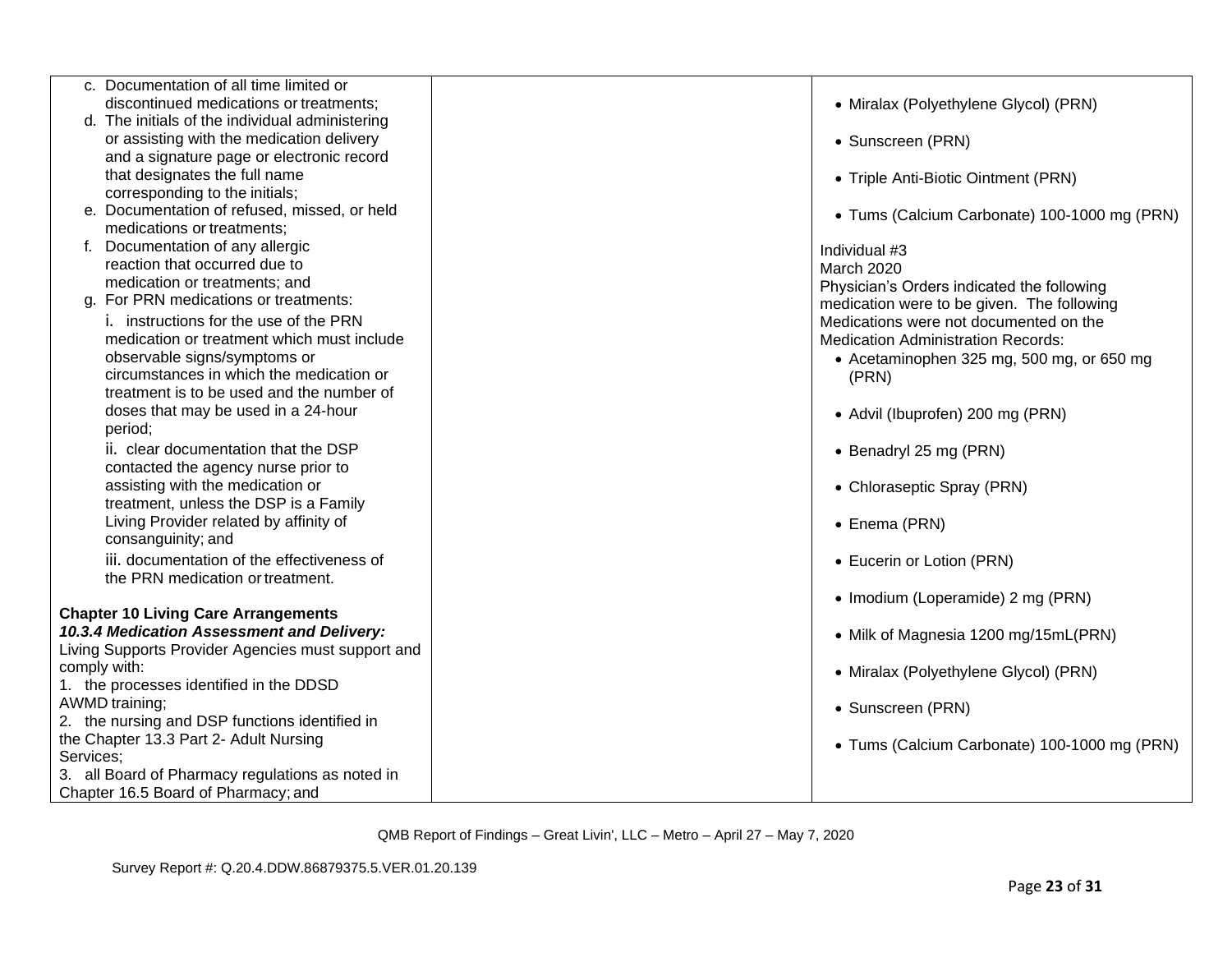| 4. documentation requirements in a<br>Medication Administration Record (MAR) as<br>described in Chapter 20.6 Medication<br>Administration Record (MAR). | Individual #6<br>March 2020<br>Physician's Orders indicated the following<br>medication were to be given. The following<br>Medications were not documented on the<br><b>Medication Administration Records:</b> |
|---------------------------------------------------------------------------------------------------------------------------------------------------------|----------------------------------------------------------------------------------------------------------------------------------------------------------------------------------------------------------------|
|                                                                                                                                                         | • Acetaminophen 325 mg (PRN)                                                                                                                                                                                   |
|                                                                                                                                                         | • Imodium (Loperamide) 2 mg (PRN)                                                                                                                                                                              |
|                                                                                                                                                         | • Tums (Calcium Carbonate) 500 mg (PRN)                                                                                                                                                                        |
|                                                                                                                                                         |                                                                                                                                                                                                                |
|                                                                                                                                                         |                                                                                                                                                                                                                |
|                                                                                                                                                         |                                                                                                                                                                                                                |
|                                                                                                                                                         |                                                                                                                                                                                                                |
|                                                                                                                                                         |                                                                                                                                                                                                                |
|                                                                                                                                                         |                                                                                                                                                                                                                |
|                                                                                                                                                         |                                                                                                                                                                                                                |
|                                                                                                                                                         |                                                                                                                                                                                                                |
|                                                                                                                                                         |                                                                                                                                                                                                                |
|                                                                                                                                                         |                                                                                                                                                                                                                |
|                                                                                                                                                         |                                                                                                                                                                                                                |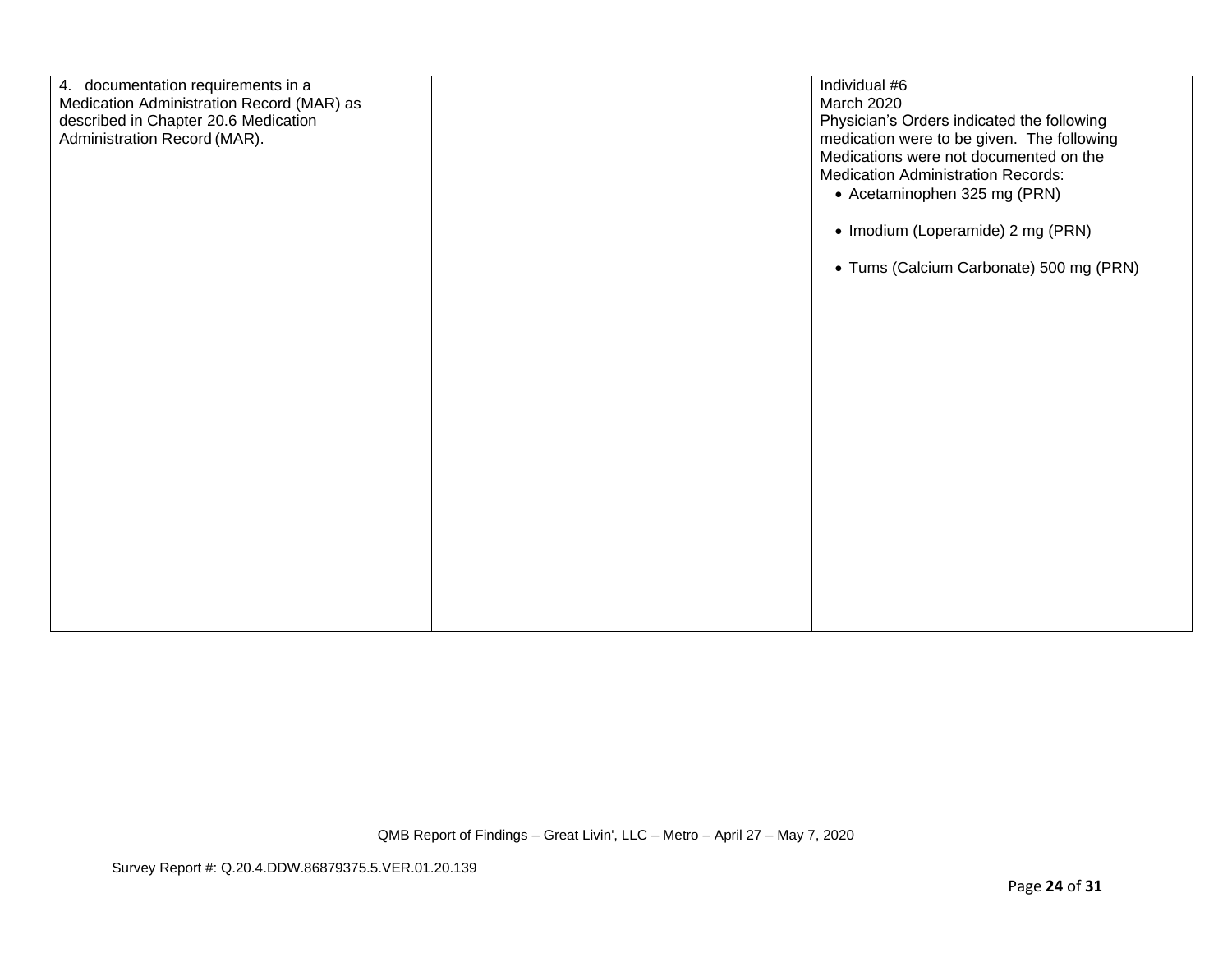| <b>Standard of Care</b>                                                                                                                        | <b>Routine Survey Deficiencies</b>                                                                                                                    | <b>Verification Survey New and Repeat Deficiencies</b> |  |
|------------------------------------------------------------------------------------------------------------------------------------------------|-------------------------------------------------------------------------------------------------------------------------------------------------------|--------------------------------------------------------|--|
|                                                                                                                                                | October 11 - 17, 2019                                                                                                                                 | April 27 - May 7, 2020                                 |  |
| Service Domain: Service Plans: ISP Implementation - Services are delivered in accordance with the service plan, including type, scope, amount, |                                                                                                                                                       |                                                        |  |
| duration and frequency specified in the service plan.                                                                                          |                                                                                                                                                       |                                                        |  |
| Tag #1A08.3 Administrative Case File:                                                                                                          | <b>Condition of Participation Level Deficiency</b>                                                                                                    | <b>COMPLETE</b>                                        |  |
| <b>Individual Service Plan / ISP Components</b>                                                                                                |                                                                                                                                                       |                                                        |  |
| Tag #1A08.1 Administrative and Residential                                                                                                     | <b>Standard Level Deficiency</b>                                                                                                                      | <b>COMPLETE</b>                                        |  |
| <b>Case File: Progress Notes</b>                                                                                                               |                                                                                                                                                       |                                                        |  |
| Tag #1A32 Administrative Case File: Individual                                                                                                 | <b>Condition of Participation Level Deficiency</b>                                                                                                    | <b>COMPLETE</b>                                        |  |
| <b>Service Plan Implementation</b>                                                                                                             |                                                                                                                                                       |                                                        |  |
| Tag # IS04 Community Life Engagement                                                                                                           | <b>Standard Level Deficiency</b>                                                                                                                      | <b>COMPLETE</b>                                        |  |
|                                                                                                                                                |                                                                                                                                                       |                                                        |  |
| Tag #1A38 Living Care Arrangement /                                                                                                            | <b>Standard Level Deficiency</b>                                                                                                                      | <b>COMPLETE</b>                                        |  |
| <b>Community Inclusion Reporting Requirements</b>                                                                                              |                                                                                                                                                       |                                                        |  |
| Tag # LS14 Residential Service Delivery Site                                                                                                   | <b>Standard Level Deficiency</b>                                                                                                                      | <b>COMPLETE</b>                                        |  |
| <b>Case File (ISP and Healthcare Requirements)</b>                                                                                             |                                                                                                                                                       |                                                        |  |
| Tag # LS14.1 Residential Service Delivery Site                                                                                                 | <b>Standard Level Deficiency</b>                                                                                                                      | <b>COMPLETE</b>                                        |  |
| <b>Case File (Other Req. Documentation)</b>                                                                                                    |                                                                                                                                                       |                                                        |  |
| Service Domain: Qualified Providers - The State monitors non-licensed/non-certified providers to assure adherence to waiver requirements. The  |                                                                                                                                                       |                                                        |  |
| State implements its policies and procedures for verifying that provider training is conducted in accordance with State requirements and the   |                                                                                                                                                       |                                                        |  |
| approved waiver.                                                                                                                               |                                                                                                                                                       |                                                        |  |
| Tag #1A20 Direct Support Personnel Training                                                                                                    | <b>Condition of Participation Level Deficiency</b>                                                                                                    | <b>COMPLETE</b>                                        |  |
|                                                                                                                                                |                                                                                                                                                       |                                                        |  |
| Tag #1A22 Agency Personnel Competency                                                                                                          | <b>Condition of Participation Level Deficiency</b>                                                                                                    | <b>COMPLETE</b>                                        |  |
| Tag #1A25.1 Caregiver Criminal History                                                                                                         | <b>Condition of Participation Level Deficiency</b>                                                                                                    | <b>COMPLETE</b>                                        |  |
| <b>Screening</b>                                                                                                                               |                                                                                                                                                       |                                                        |  |
| Tag #1A37 Individual Specific Training                                                                                                         | <b>Standard Level Deficiency</b>                                                                                                                      | <b>COMPLETE</b>                                        |  |
|                                                                                                                                                |                                                                                                                                                       |                                                        |  |
| Tag #1A43.1 General Events Reporting:                                                                                                          | <b>Standard Level Deficiency</b>                                                                                                                      | <b>COMPLETE</b>                                        |  |
| <b>Individual Reporting</b>                                                                                                                    |                                                                                                                                                       |                                                        |  |
|                                                                                                                                                | Service Domain: Health and Welfare - The state, on an ongoing basis, identifies, addresses and seeks to prevent occurrences of abuse, neglect         |                                                        |  |
|                                                                                                                                                | and exploitation. Individuals shall be afforded their basic human rights. The provider supports individuals to access needed healthcare services in a |                                                        |  |
| timely manner.                                                                                                                                 |                                                                                                                                                       |                                                        |  |
| Tag #1A08.2 Administrative Case File:                                                                                                          | <b>Condition of Participation Level Deficiency</b>                                                                                                    | <b>COMPLETE</b>                                        |  |
| <b>Healthcare Requirements &amp; Follow-up</b>                                                                                                 |                                                                                                                                                       |                                                        |  |
| Tag #1A03 Continuous Quality Improvement                                                                                                       | <b>Standard Level of Deficiency</b>                                                                                                                   | <b>COMPLETE</b>                                        |  |
| <b>System &amp; Key Performance Indicators (KPIs)</b>                                                                                          |                                                                                                                                                       |                                                        |  |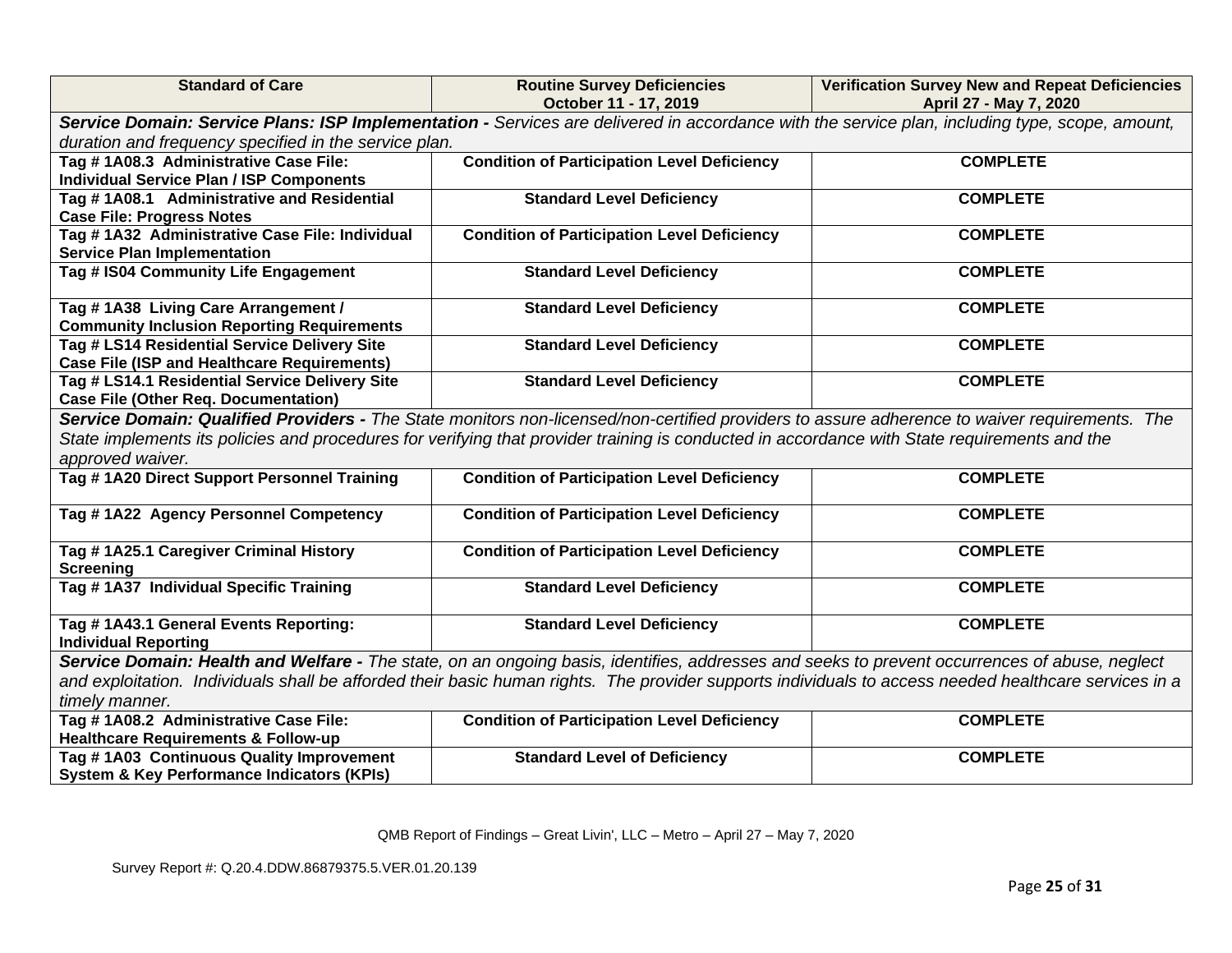| Tag #1A05 General Requirements / Agency<br><b>Policy and Procedure Requirements</b>                                     | <b>Condition of Participation Level Deficiency</b>                                                                                           | <b>COMPLETE</b> |
|-------------------------------------------------------------------------------------------------------------------------|----------------------------------------------------------------------------------------------------------------------------------------------|-----------------|
| Tag #1A09.0 Medication Delivery Routine<br><b>Medication Administration</b>                                             | <b>Standard Level Deficiency</b>                                                                                                             | <b>COMPLETE</b> |
| Tag #1A09.1.0 Medication Delivery<br><b>PRN Medication Administration</b>                                               | <b>Standard Level Deficiency</b>                                                                                                             | <b>COMPLETE</b> |
| Tag #1A15.2 Administrative Case File:<br><b>Healthcare Documentation (Therap and Required</b><br><b>Plans</b> )         | <b>Condition of Participation Level Deficiency</b>                                                                                           | <b>COMPLETE</b> |
| Tag #1A27.2 Duty to Report IRs Filed During<br>On-Site and/or IRs Not Reported by Provider                              | <b>Standard Level Deficiency</b>                                                                                                             | <b>COMPLETE</b> |
| Tag #1A31 Client Rights / Human Rights                                                                                  | <b>Condition of Participation Level Deficiency</b>                                                                                           | <b>COMPLETE</b> |
| Tag # LS25 Residential Health & Safety<br><b>Supported Living / Family Living / Intensive</b><br><b>Medical Living)</b> | <b>Standard Level Deficiency</b>                                                                                                             | <b>COMPLETE</b> |
|                                                                                                                         | Service Domain: Medicaid Billing/Reimbursement - State financial oversight exists to assure that claims are coded and paid for in accordance |                 |
| with the reimbursement methodology specified in the approved waiver.                                                    |                                                                                                                                              |                 |
| Tag # IS30 Customized Community Supports<br><b>Reimbursement</b>                                                        | <b>Standard Level Deficiency</b>                                                                                                             | <b>COMPLETE</b> |
| Tag #IH32 Customized In-Home Supports<br><b>Reimbursement</b>                                                           | <b>Standard Level Deficiency</b>                                                                                                             | <b>COMPLETE</b> |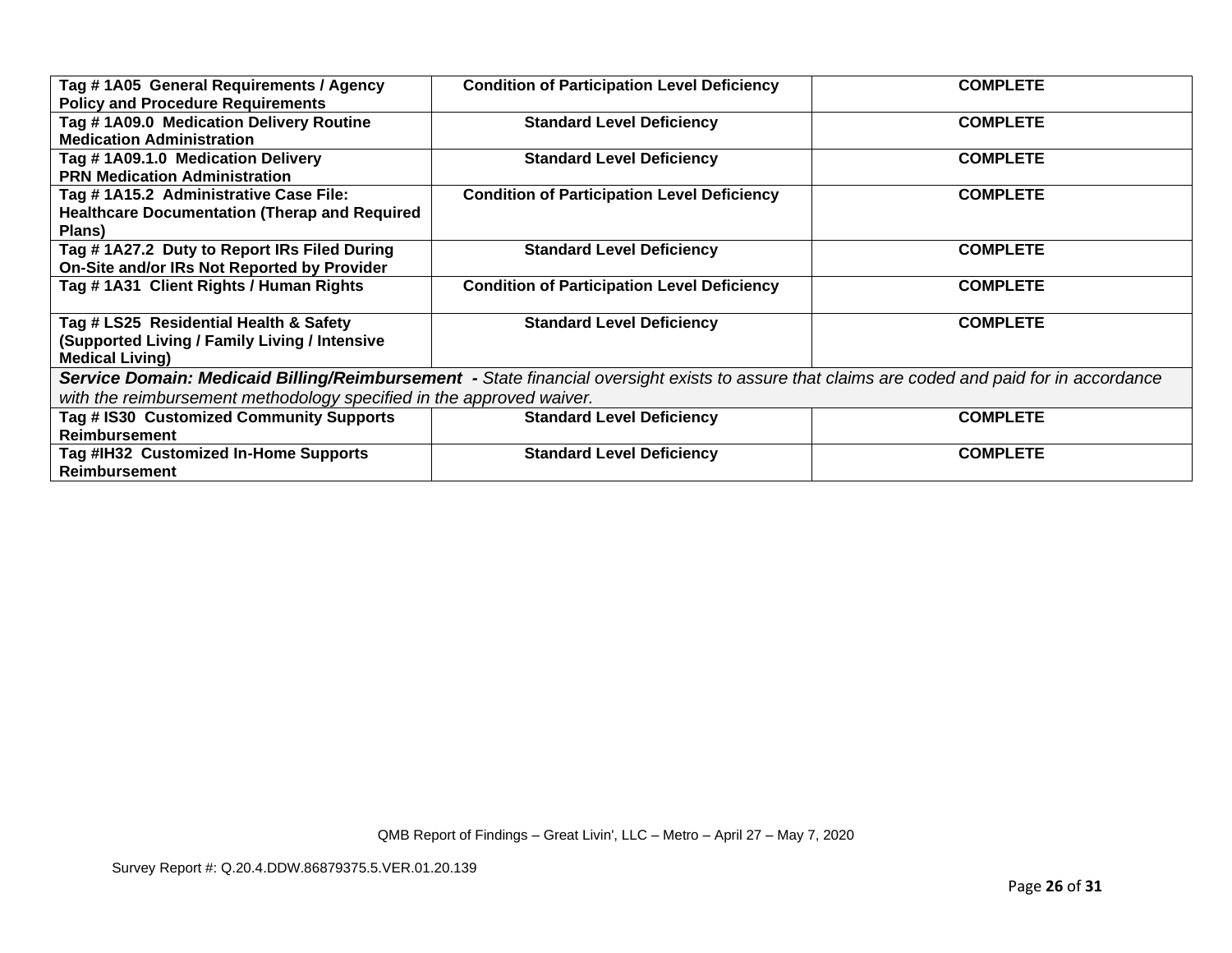|                                                                                                                                                   | Verification Survey Plan of Correction, On-going QA/QI and Responsible Party                                                                                                                                                                                                                                                    | <b>COMPLETION</b><br><b>DATE</b> |
|---------------------------------------------------------------------------------------------------------------------------------------------------|---------------------------------------------------------------------------------------------------------------------------------------------------------------------------------------------------------------------------------------------------------------------------------------------------------------------------------|----------------------------------|
| Tag #1A32.1<br><b>Administrative Case File:</b><br><b>Individual Service Plan</b><br><b>Implementation (Not</b><br><b>Completed at Frequency)</b> | Provider:<br>State your Plan of Correction for the deficiencies cited in this tag here (How is the deficiency going to<br>be corrected? This can be specific to each deficiency cited or if possible an overall correction?): $\rightarrow$                                                                                     |                                  |
|                                                                                                                                                   | <b>Provider:</b><br>Enter your ongoing Quality Assurance/Quality Improvement processes as it related to this tag<br>number here (What is going to be done? How many individuals is this going to affect? How often will this be<br>completed? Who is responsible? What steps will be taken if issues are found?): $\rightarrow$ |                                  |
| Tag #1A38.1<br><b>Living Care Arrangement /</b><br><b>Community Inclusion</b><br><b>Reporting Requirements</b><br>(Reporting Components)          | Provider:<br>State your Plan of Correction for the deficiencies cited in this tag here (How is the deficiency going to<br>be corrected? This can be specific to each deficiency cited or if possible an overall correction?): $\rightarrow$                                                                                     |                                  |
|                                                                                                                                                   | <b>Provider:</b><br>Enter your ongoing Quality Assurance/Quality Improvement processes as it related to this tag<br>number here (What is going to be done? How many individuals is this going to affect? How often will this be<br>completed? Who is responsible? What steps will be taken if issues are found?): $\rightarrow$ |                                  |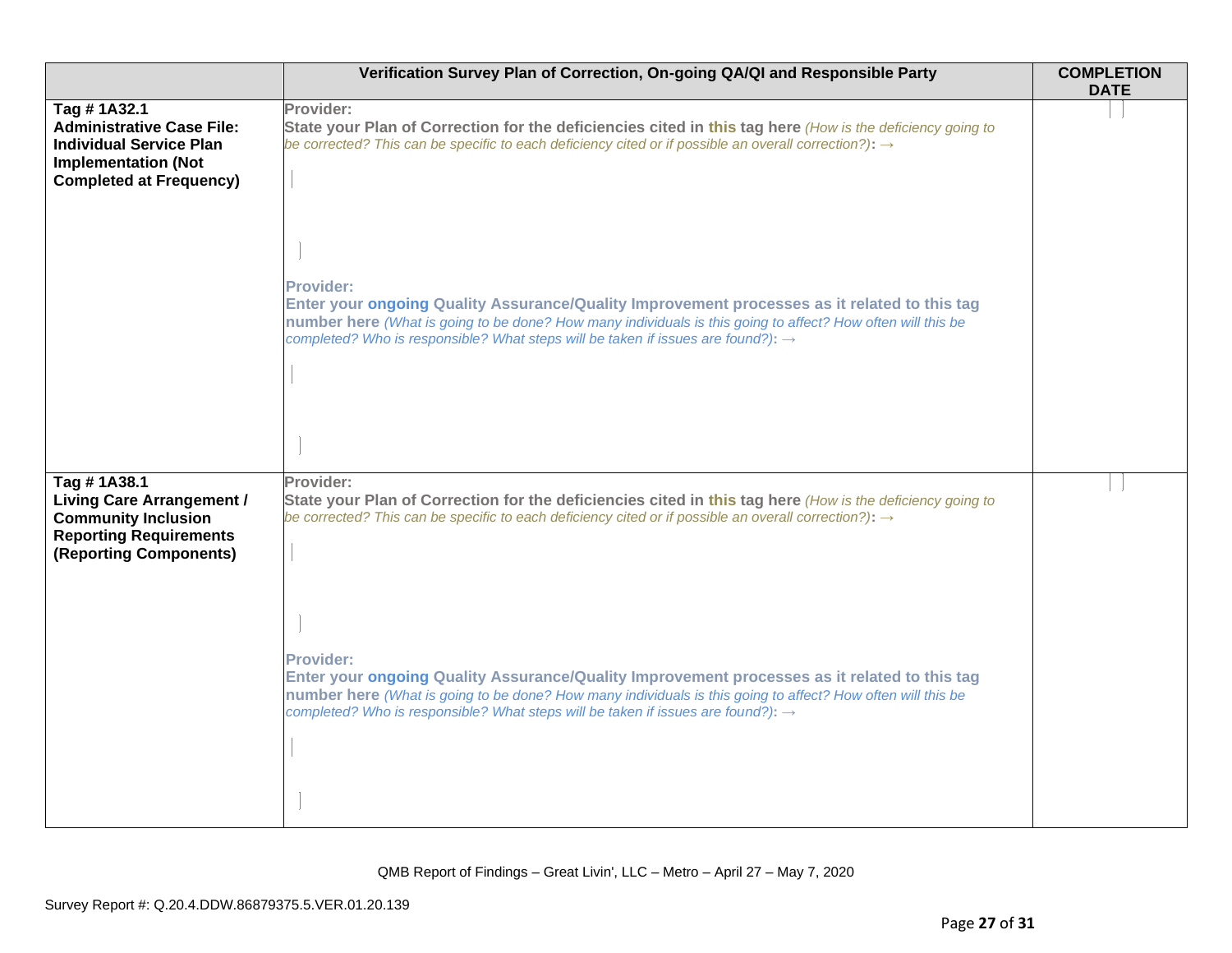| Tag #1A26<br><b>Consolidated On-line</b><br><b>Registry / Employee Abuse</b><br><b>Registry</b> | Provider:<br>State your Plan of Correction for the deficiencies cited in this tag here (How is the deficiency going to<br>be corrected? This can be specific to each deficiency cited or if possible an overall correction?): $\rightarrow$<br><b>Provider:</b><br>Enter your ongoing Quality Assurance/Quality Improvement processes as it related to this tag<br>number here (What is going to be done? How many individuals is this going to affect? How often will this be |  |
|-------------------------------------------------------------------------------------------------|--------------------------------------------------------------------------------------------------------------------------------------------------------------------------------------------------------------------------------------------------------------------------------------------------------------------------------------------------------------------------------------------------------------------------------------------------------------------------------|--|
| Tag #1A09<br><b>Medication Delivery Routine</b><br><b>Medication Administration</b>             | completed? Who is responsible? What steps will be taken if issues are found?): $\rightarrow$<br>Provider:<br>State your Plan of Correction for the deficiencies cited in this tag here (How is the deficiency going to<br>be corrected? This can be specific to each deficiency cited or if possible an overall correction?): $\rightarrow$                                                                                                                                    |  |
|                                                                                                 | <b>Provider:</b><br>Enter your ongoing Quality Assurance/Quality Improvement processes as it related to this tag<br>number here (What is going to be done? How many individuals is this going to affect? How often will this be<br>completed? Who is responsible? What steps will be taken if issues are found?): $\rightarrow$                                                                                                                                                |  |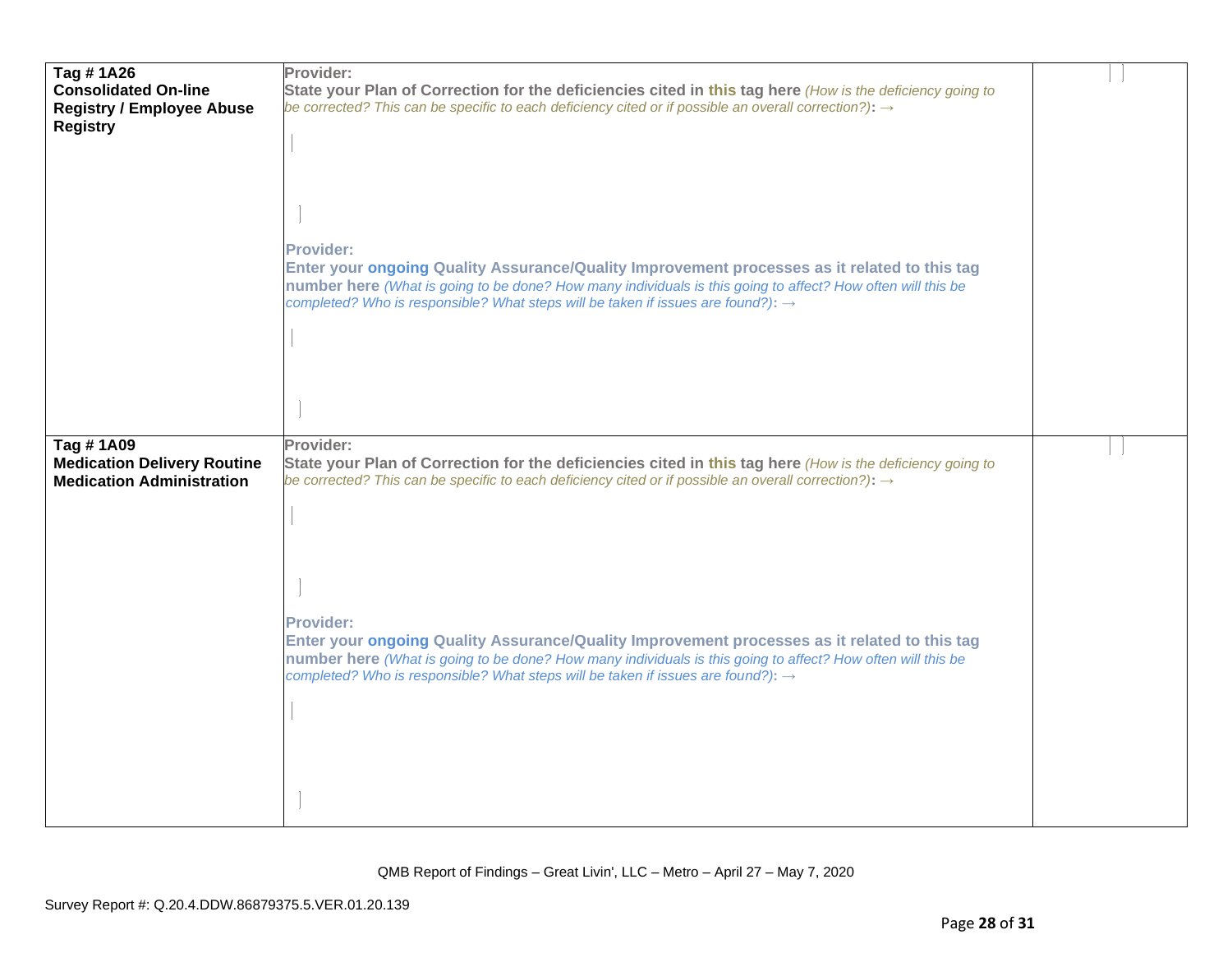| Tag #1A09.1<br><b>Medication Delivery PRN</b><br><b>Medication Administration</b> | Provider:<br>State your Plan of Correction for the deficiencies cited in this tag here (How is the deficiency going to<br>be corrected? This can be specific to each deficiency cited or if possible an overall correction?): $\rightarrow$                                                                                     |  |
|-----------------------------------------------------------------------------------|---------------------------------------------------------------------------------------------------------------------------------------------------------------------------------------------------------------------------------------------------------------------------------------------------------------------------------|--|
|                                                                                   |                                                                                                                                                                                                                                                                                                                                 |  |
|                                                                                   |                                                                                                                                                                                                                                                                                                                                 |  |
|                                                                                   | <b>Provider:</b><br>Enter your ongoing Quality Assurance/Quality Improvement processes as it related to this tag<br>number here (What is going to be done? How many individuals is this going to affect? How often will this be<br>completed? Who is responsible? What steps will be taken if issues are found?): $\rightarrow$ |  |
|                                                                                   |                                                                                                                                                                                                                                                                                                                                 |  |
|                                                                                   |                                                                                                                                                                                                                                                                                                                                 |  |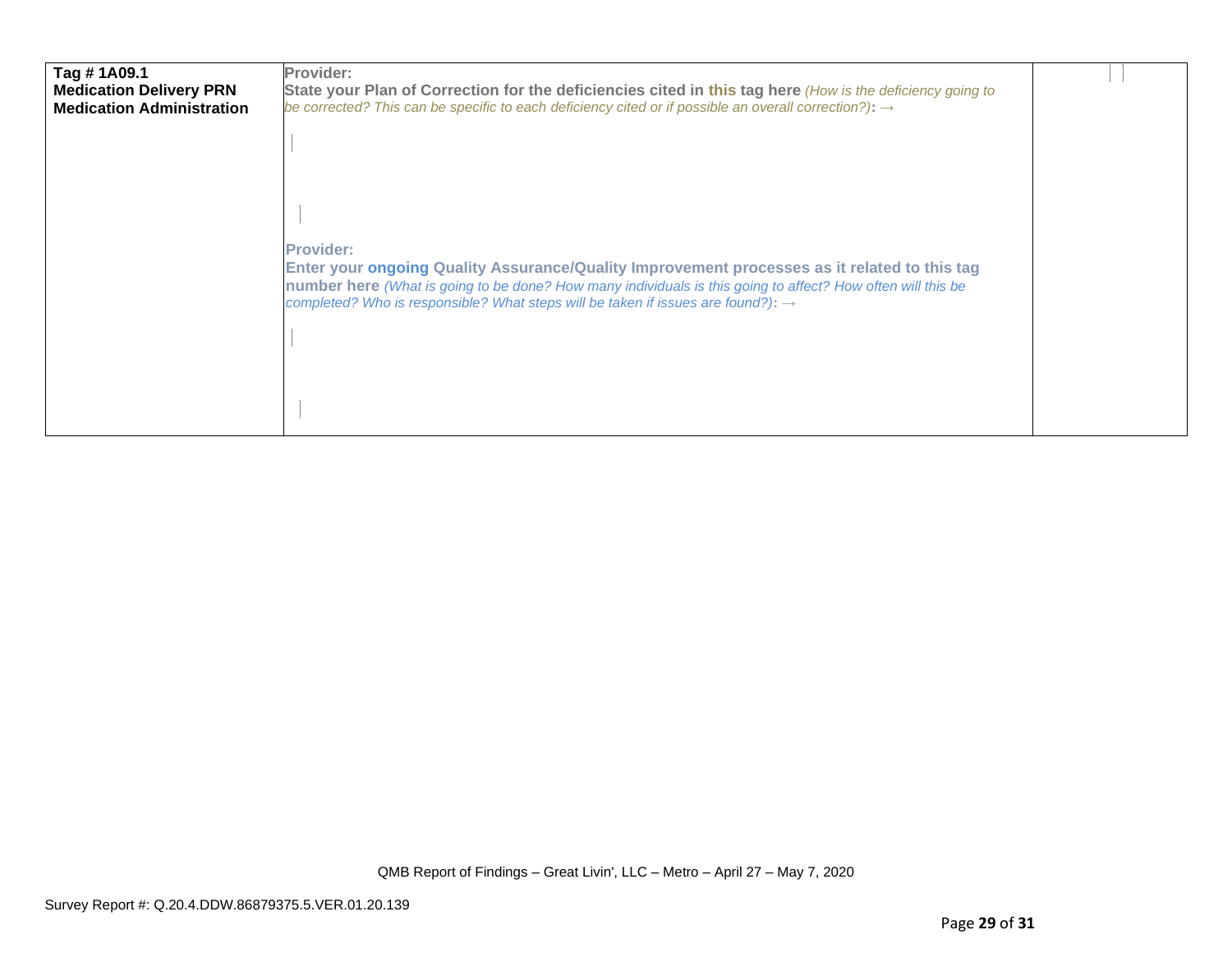MICHELLE LUJAN GRISHAM GOVERNOR



KATHYLEEN M. KUNKEL **CABINET SECRETARY** 

Date: June 23, 2020

| To:<br>Provider:<br>Address:<br>State/Zip:         | Jeannette Benjamin, Program Director<br>Great Livin', LLC<br>2901 Juan Tabo Blvd NE, Suite 208<br>Albuquerque, New Mexico 87112 |
|----------------------------------------------------|---------------------------------------------------------------------------------------------------------------------------------|
| E-mail Address:                                    | Jbenjamin@greatlivin.com                                                                                                        |
| CC:<br>Address:<br>State/Zip:                      | Matt Poel, Administrator<br>2901 Juan Tabo Blvd NE, Suite 208<br>Albuquerque, New Mexico 87112                                  |
| <b>Board Chair</b><br>E-Mail Address:              | matt@greatlivin.com                                                                                                             |
| Region:<br>Routine Survey:<br>Verification Survey: | Metro<br>October 11 - 17, 2019<br>April 27 - May 7, 2020                                                                        |
| Program Surveyed:                                  | Developmental Disabilities Waiver                                                                                               |
| Service Surveyed:                                  | 2018: Supported Living, Customized Community Supports                                                                           |
| Survey Type:                                       | Verification                                                                                                                    |

Dear Ms. Benjamin:

The Division of Health Improvement/Quality Management Bureau has received, reviewed and approved the supporting documents you submitted for your Plan of Correction. The documents you provided verified that all previously cited survey Deficiencies have been corrected.

# **The Plan of Correction process is now complete.**

# **Furthermore, your agency is now determined to be in Compliance with all Conditions of Participation.**

To maintain ongoing compliance with standards and regulations, continue to use the Quality Assurance (self-auditing) processes you described in your Plan of Correction.

Consistent use of these Quality Assurance processes will enable you to identify and promptly respond to problems, enhance your service delivery, and result in fewer deficiencies cited in future QMB surveys.

Thank you for your cooperation with the Plan of Correction process, for striving to come into compliance with standards and regulations, and for helping to provide the health, safety and personal growth of the people you serve.